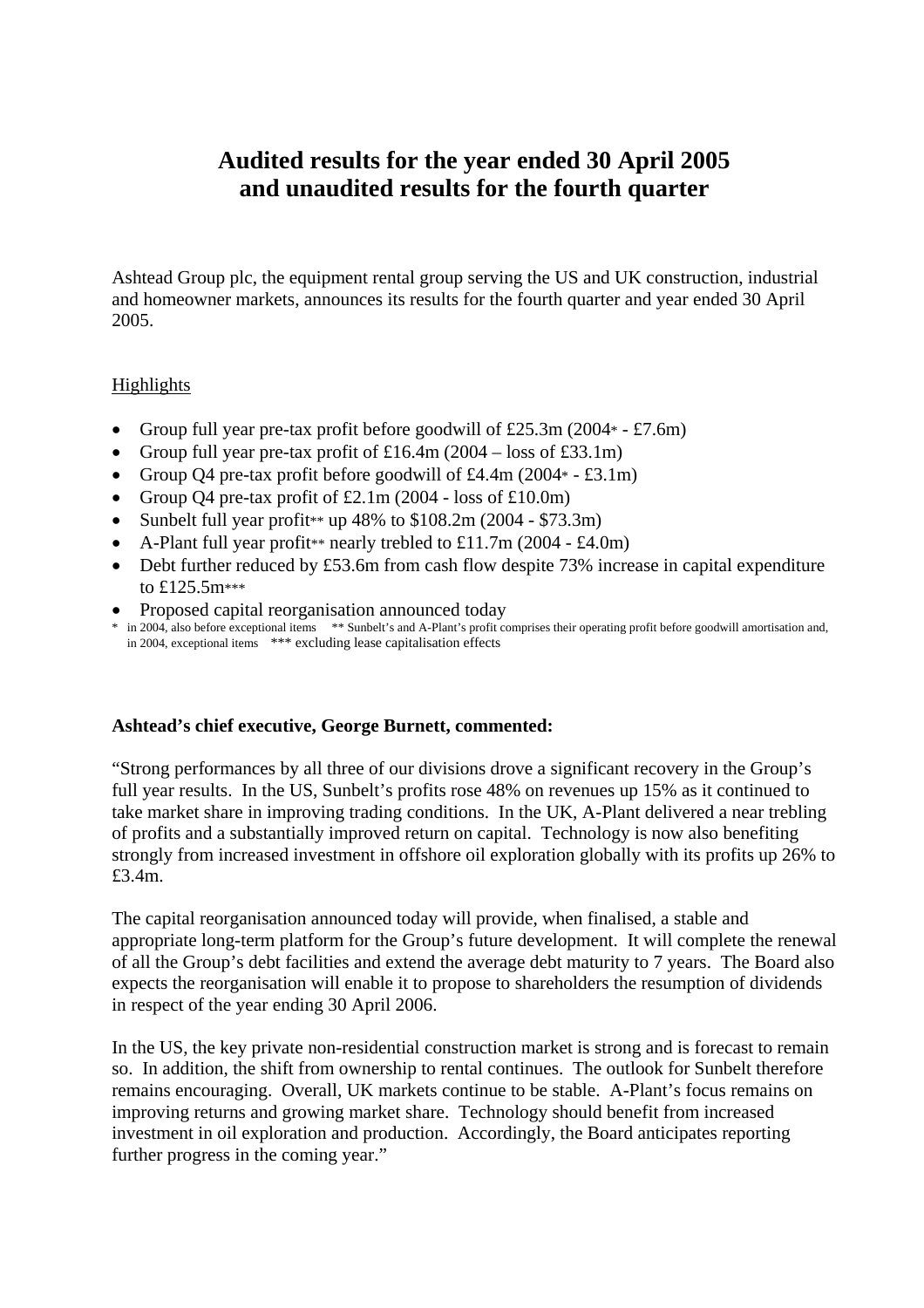| Contacts:      |                          |               |
|----------------|--------------------------|---------------|
| Cob Stenham    | Non-executive chairman   | 020 7299 5562 |
| George Burnett | Chief executive          |               |
| Ian Robson     | Finance director         | 01372 362300  |
|                |                          |               |
| Brian Hudspith | The Maitland Consultancy | 020 7379 5151 |
|                |                          |               |

# **-oOo-**

There will be a presentation to equity analysts at 9.30am this morning at the offices of JPMorgan Cazenove, 20 Moorgate, London, EC2R 6DA. A simultaneous audio webcast of this presentation will be available through the Company's website, [www.ashtead-group.com](http://www.ashtead-group.com/) and there will also be a recorded playback available from shortly after the call finishes.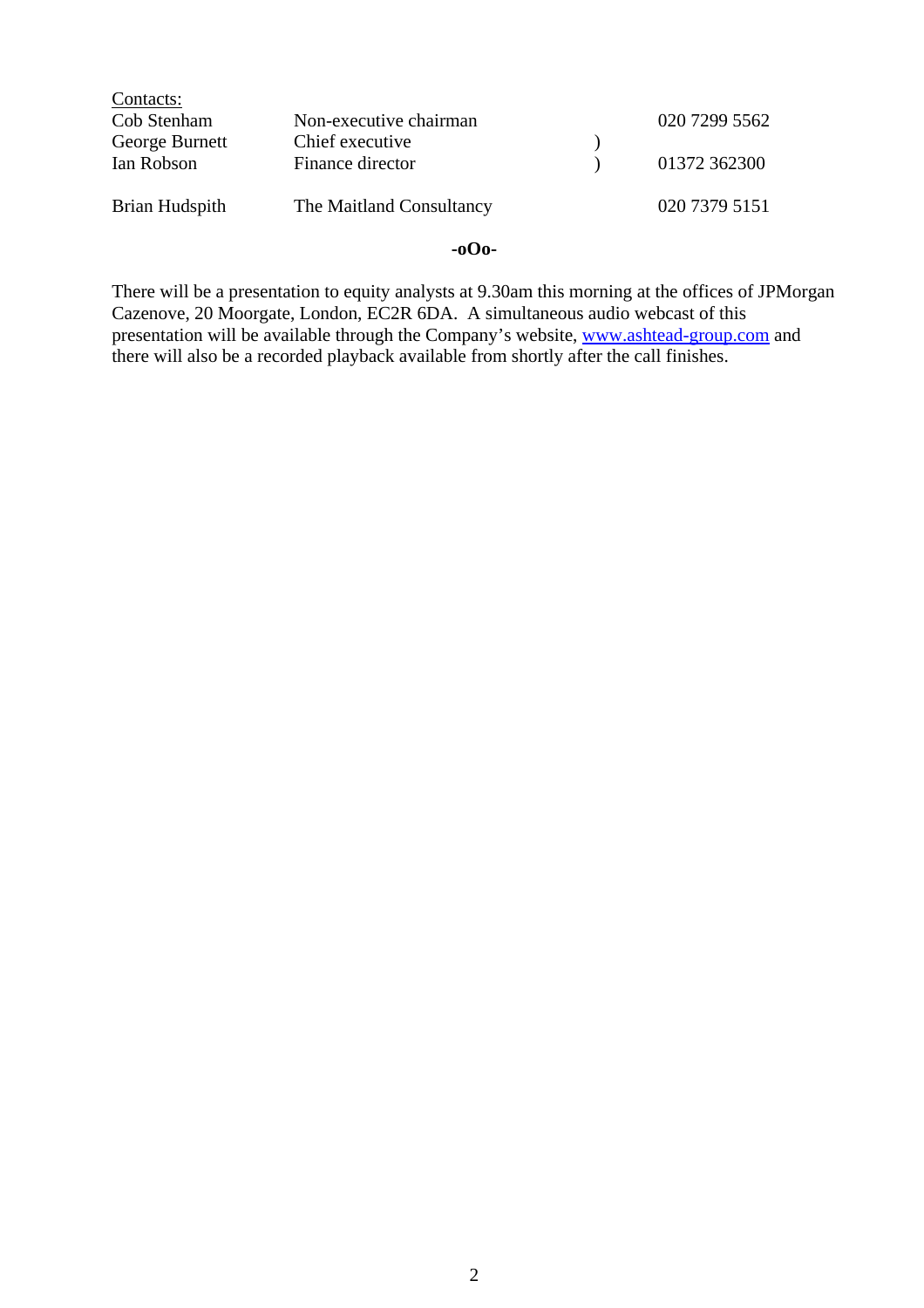## **PRESS RELEASE**

## **Overview**

Strong performances by all three of our divisions drove a significant recovery in the Group's results. In the US, Sunbelt's profits rose 48% on revenues up 15% as it continued to take market share in improving trading conditions. In the UK, A-Plant delivered a near trebling of profits and a substantially improved return on capital. Technology is now also benefiting strongly from increased investment in offshore oil exploration globally with its profits up 26% to £3.4m.

For the year to 30 April 2005, Group profit before tax, goodwill amortisation and, in 2004, exceptional items increased to £25.3m from £7.6m in 2004 (£6.2m at constant exchange rates). After goodwill amortisation and exceptional items, pre-tax profits were £16.4m compared with last year's loss of £33.1m. Cash tax earnings per share<sup>1</sup> were 7.6p (2004 – 2.4p). After goodwill amortisation and, in 2004, exceptional items, and the accounting tax charge, basic earnings per share were 0.7p in 2005 compared to the loss of 10.8p in 2004.

The fourth quarter profit before tax, goodwill amortisation and, in 2004, exceptional items was £4.4m (2004 – £3.1m). After goodwill amortisation and exceptional items, the pre-tax profit for the quarter was £2.1m compared with the loss of £10.0m in 2004.

| Review of trading         | Divisional operating |       |            |            |  |
|---------------------------|----------------------|-------|------------|------------|--|
|                           | Turnover*            |       | $profit**$ |            |  |
|                           | 2005                 | 2004  | 2005       | 2004       |  |
| Sunbelt in \$m            | 661.1                | 572.8 | 108.2      | 73.3       |  |
| Sunbelt in £m             | 355.0                | 333.1 | 58.1       | 42.4       |  |
| A-Plant                   | 156.3                | 155.9 | 11.7       | 4.0        |  |
| <b>Ashtead Technology</b> | 12.4                 | 11.3  | 3.4        | 2.7        |  |
| Group central costs       |                      |       | (5.9)      | (4.9)      |  |
|                           | 523.7                | 500.3 | 67.3       | 44.2       |  |
| Interest *                |                      |       | (42.0)     | (36.6)     |  |
| Profit before tax **      |                      |       | 25.3       | <u>7.6</u> |  |

\* In 2004, before exceptional items. \*\* Before goodwill amortisation and, in 2004, exceptional items.

Despite an 8% year on year decline in the US dollar, Group turnover increased by 4.7% to £523.7m and divisional operating profit by 52.3% to £67.3m. The underlying growth, measured at constant exchange rates, was greater with turnover up 10.4% and divisional operating profit up 64.0%. The Group's divisional operating profit margin also improved significantly from 8.8% to 12.9%. The Group's return on operating capital employed (excluding goodwill) increased to 12.6% (2004 – 7.4%).

<span id="page-2-0"></span><sup>&</sup>lt;sup>1</sup> Cash tax earnings per share comprises earnings before goodwill amortisation, exceptional items and deferred tax divided by the weighted average number of shares in issue. Cash tax earnings per share is considered to be a relevant measure of earnings per share for the Company as the deferred tax liability is not expected to crystallise in the foreseeable future.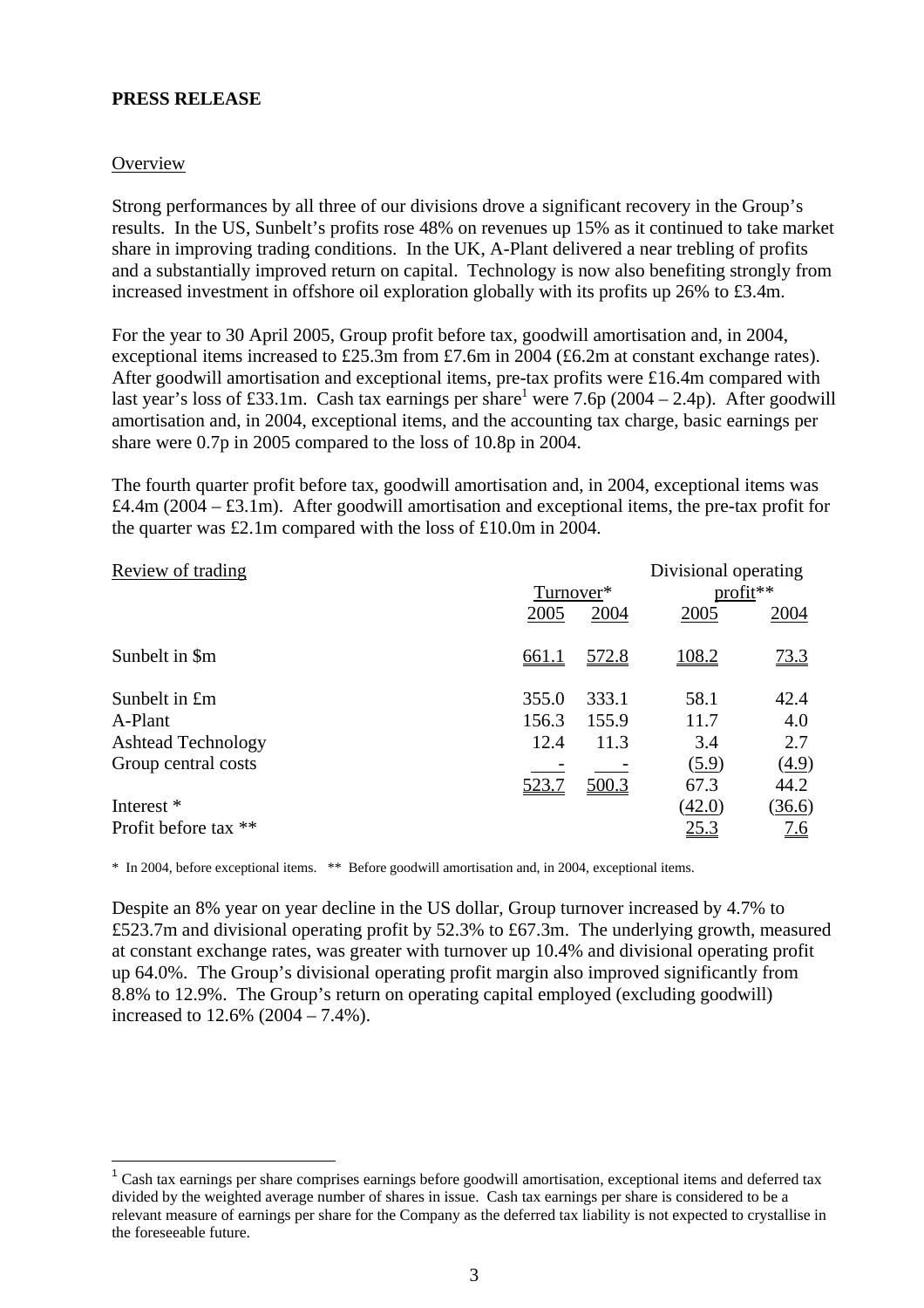# *Sunbelt*

Sunbelt performed strongly in the year with both rental rates and utilisation rising substantially. Turnover grew 15.4% to \$661.1m (2004 - \$572.8m) reflecting growth of approximately 8% in average rental rates and an increase in average utilisation from 65.1% to 69.0%. There was also a modest return to growth in its average fleet size, arising almost entirely from fourth quarter capital expenditure. Turnover growth was broadly based with all regions and all major product areas trading ahead of last year.

In the fourth quarter, turnover increased 11.5% to \$159.5m (2004 - \$143.1m), a good performance bearing in mind that quarterly comparatives are now with a period last year which had already started to benefit from the recovery in non-residential construction. Rental rates grew 7% in the quarter. The new profit centres opened in the first half continued to progress and further new locations in Miami and Phoenix were opened in the fourth quarter.

Sunbelt's turnover improvement reflected market share gains and growth in private nonresidential construction activity (which rose 5.3% in the year to April 2005 according to figures published by the US Department of Commerce) as well as the continued shift from ownership to rental. Sunbelt's divisional operating profit was up 16.3% in the fourth quarter from \$20.2m to \$23.5m. Sales of used rental equipment were concentrated in the fourth quarter of last year giving rise to an unusually high incidence of gains on disposal. Excluding this and the lease capitalisation effect explained below, the underlying rate of growth in divisional operating profit was 37.0%. For the year as a whole Sunbelt's divisional operating profit grew 47.6% to \$108.2m representing a margin of 16.4% (2004 – 12.8%).

Investments to enhance the network of stores and the mix of our business continue. The acquisition of 5 stores in the Miami area for consideration of \$1.7m at an EBITDA multiple of 2.5 times from HSS RentX announced in May together with our plan to open approximately 10 new general tool and equipment stores across the US on a greenfield basis in the coming financial year will increase fleet investment in higher return areas. Additional infill acquisition opportunities are also under consideration to increase further our share in attractive markets.

We anticipate generally strong trading conditions in Sunbelt's key US non-residential market in coming years. According to the Dodge Analytics Division of McGraw-Hill Construction, a leading industry research source, US non-residential construction spending is projected to grow by 6.6%, 9.5% and 7.3% in 2005, 2006 and 2007, respectively. This compares with their estimate of 3.9% growth in 2004.

## *A-Plant*

A-Plant has seen significant benefits this year from the refocusing programme completed in January 2004. Although total turnover for the year rose only marginally to £156.3m from £155.9m in 2004, when 2003/4 non-core disposals are excluded same store turnover grew by 5.2%. This growth was achieved despite a fleet size which was approximately 4.1% smaller than in the equivalent period last year. Increases in utilisation from 59.9% to 64.9% and growth in rental rates of approximately 2% increased A-Plant's efficiency. The growth in rental rates in the fourth quarter was approximately 7%.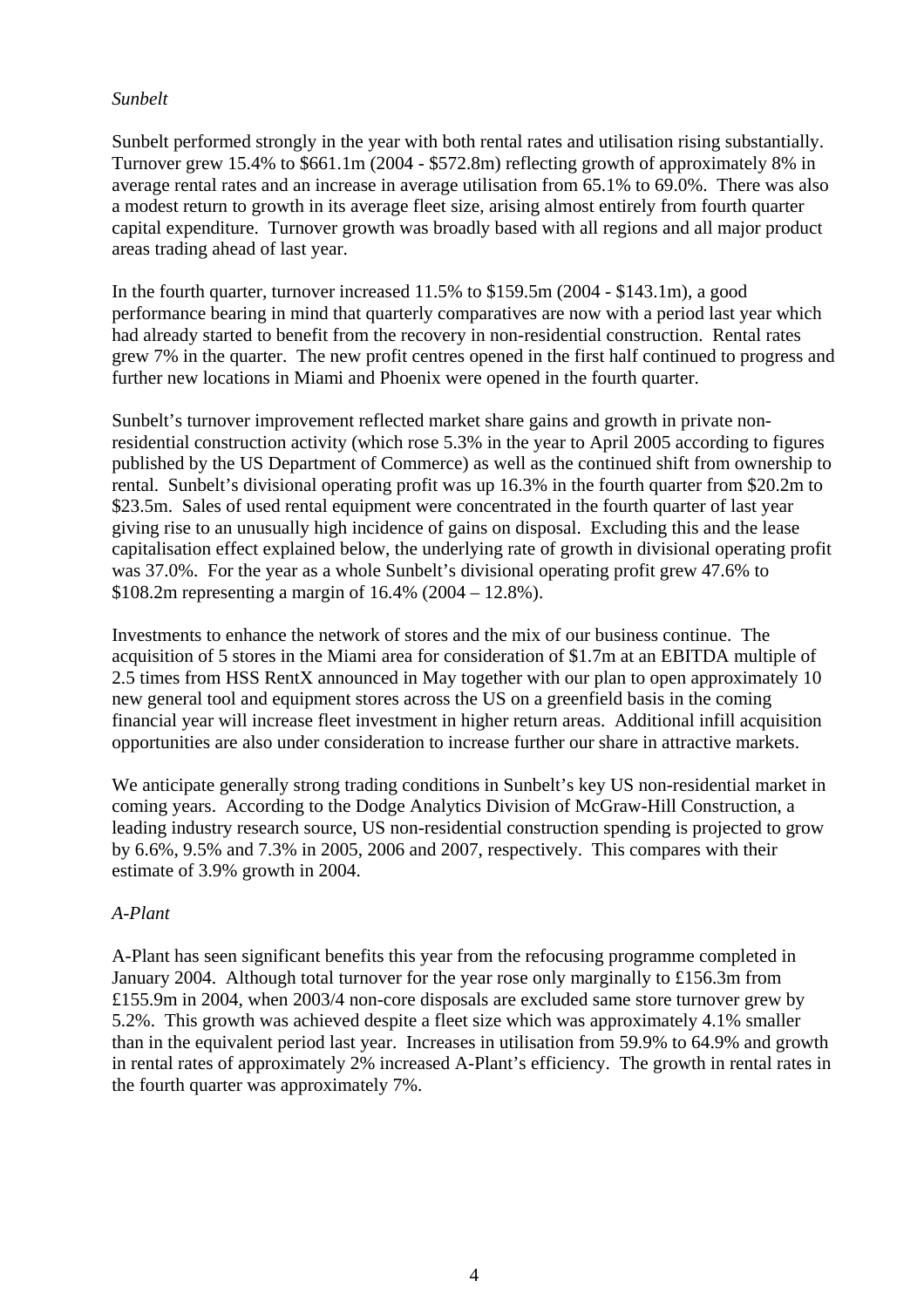As a result of these improvements, A-Plant's fourth quarter divisional operating profit was £3.2m, more than double the £1.5m earned in 2004 and its full year profit virtually trebled to £11.7m (2004 - £4.0m), representing a margin of 7.5% (2004 – 2.6%). The initiative announced earlier this year to increase further returns through continuing investment in tool hire equipment is on track with 8 additional locations already carrying the tool hire range. Over the course of the next twelve months the tool hire range will be introduced to a further 18 plant locations.

A-Plant's major account business continues to benefit from the breadth of its product offering and its geographic coverage. As a result its top 100 customers provided 35% of A-Plant's revenue in the year. New five-year contracts were agreed in the year with Balfour Beatty Utilities Limited, McNicholas plc and Skanska UK plc, with the latter being a two-year extension to an existing three-year agreement. Most recently we have been awarded a new five year sole supply contract by Birse Group plc for all their plant and tool requirements. Together these new contracts are estimated to secure revenues of more than £50m over the next five years.

# *Ashtead Technology*

For the year as a whole, turnover grew 9.7% to £12.4m (2004 - £11.3m) and divisional operating profit rose 25.9% to £3.4m (2004 - £2.7m). The first UK environmental rental store was opened in Hitchin at the beginning of the year and the US environmental rentals expansion continued with the opening of a new store in Atlanta last October. Both stores developed well in their first year. Ashtead Technology also substantially improved its performance in the fourth quarter with revenues up 45.8% from £2.4m to £3.5m in the quarter. The fourth quarter divisional operating profit increased from £0.5m to £1.3m continuing the early signs of recovery in its offshore markets seen in the third quarter.

## Capital expenditure and net debt

Capital expenditure in the year was £157.8m. This included £32.3m resulting from our decision to reclassify certain leases (mainly relating to our delivery vehicle fleet) previously accounted for as operating leases as capital leases. Treating these leases as capital leases increased reported capital expenditure and finance lease debt. It also resulted in the reclassification of lease payments of £7.8m from EBITDA to depreciation (£6.7m) and interest (£1.4m) thus reducing pre-tax profits by £0.3m.

Excluding this lease effect, capital expenditure rose from £72.3m in 2004 to £125.5m of which £120.0m was on the rental fleet. Capital expenditure was increased significantly in the year to enable Sunbelt to take advantage of the improving economic conditions in the US. £27.2m of the fleet expenditure was for growth with the remainder being spent to replace existing equipment. Expenditure on A-Plant's rental fleet was also increased from £29.8m to £35.4m as its performance improved. Disposals amounted to £37.6m (2004 - £32.6m) in the year, generating a profit on disposal of £7.1m (2004 - £5.2m) at a margin of 23.2% (2004 – 19.0%) above book value. The markets we use for disposing of used rental equipment continue to be healthy. In the coming year capital expenditure is expected to increase to approximately £160m.

Cash tax payments were again minimal and are expected to remain so.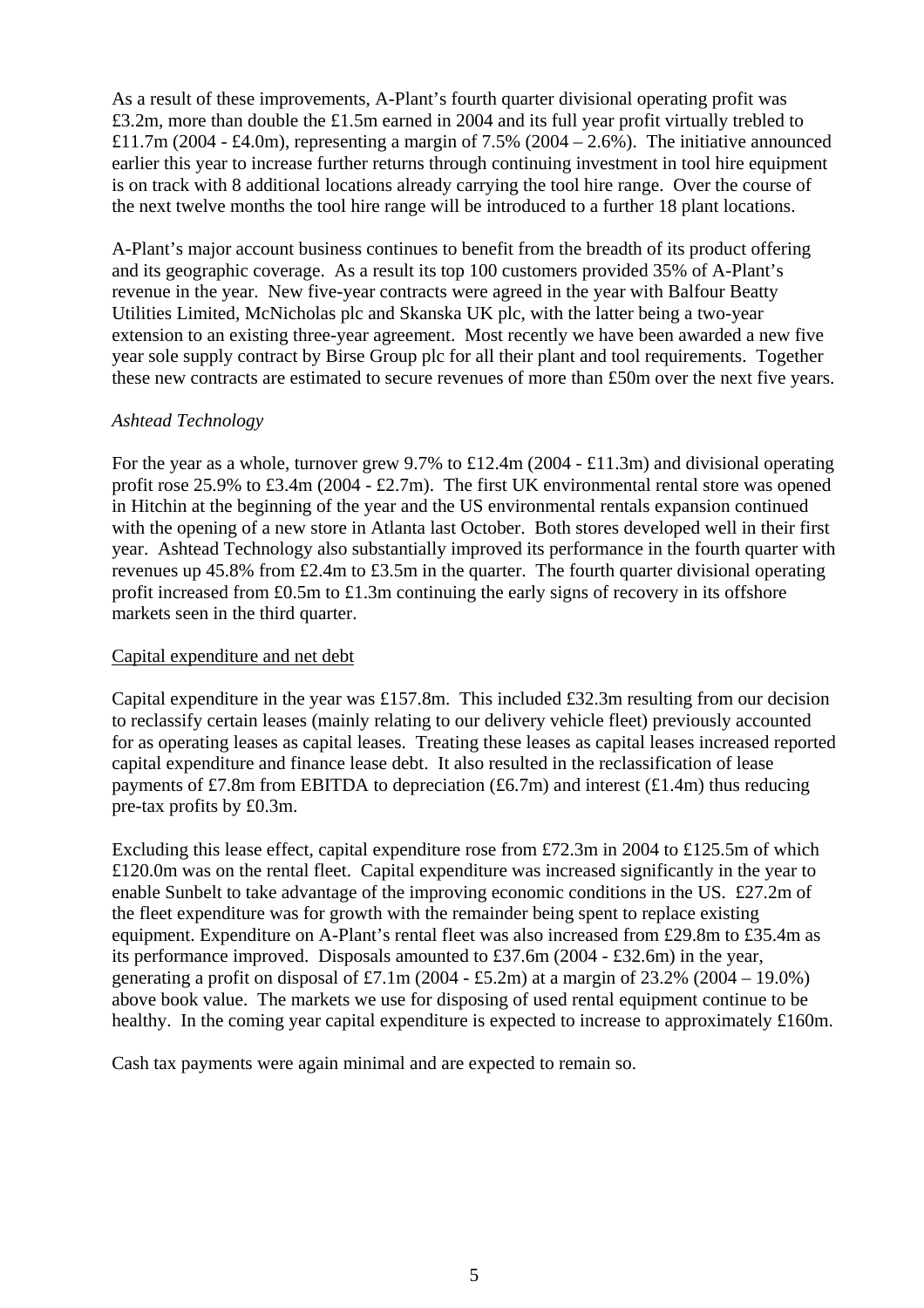On a like for like basis, underlying net debt at 30 April 2005 was £467.4m, a reduction of £59.3m from last year's £526.7m principally reflecting the pay down of debt from cash flow generated in the last twelve months of £53.6m (2004 - £53.6m). This underlying net debt figure ignores the non-cash impact of the lease capitalisation discussed above which increased reported year end net debt by £25.8m to £493.2m. £82.0m (\$156.7m) was available under the new first priority senior debt facility based on the April 2005 borrowing base.

EBITDA for the year was £169.7m (2004 - £147.0m before exceptional items). Conversion of EBITDA into net cash inflow from operations was again high at 97.1% (2004 – 95.2% before exceptional items). As a result of both the growth in EBITDA and the net paydown of debt from cash flow in the year of £53.6 million, the ratio of net debt to EBITDA improved from 3.6 times a year ago to 2.9 times at 30 April 2005.

# Capital reorganisation

We have also announced today a placing and open offer of 73,350,352 new ordinary shares at 95.5p per share to raise approximately £66.2m after issue costs. The purpose of the placing and open offer in conjunction with the substantially concurrent issue of \$250m of new senior secured notes is to provide the finance to enable the Company to redeem early the outstanding 5.25% convertible loan note, due 2008 held by Rentokil Initial plc and also to reduce interest costs by exercising the option to redeem early the maximum 35% of the £120m 12% senior secured notes, due 2014. Full details of these transactions which are interconditional are provided in the separate announcement released today.

Assuming a successful completion, all of our debt facilities will have been refinanced since April 2004 and the pro forma average maturity of our debt at 30 April 2005 will be approximately 7 years. Additionally, so long as we maintain availability of more than \$50m on our asset based senior debt facility (availability was \$156.7m based on the April 2005 borrowing base), none of these debt facilities is subject to quarterly financial performance covenants.

## Broker appointment

JPMorgan Cazenove were appointed on 28 June 2005 as joint brokers to the Company alongside Evolution Securities Limited.

# Current trading and outlook

Last year's momentum has continued into the current year. Group turnover for the two months ended 30 June 2005 was up 12.5% over the previous year. Sunbelt's revenues in dollars rose 17% in the same period.

The capital reorganisation announced today will provide a stable and appropriate long-term platform for the Group's future development. It completes the renewal of all the Group's debt facilities and extends the average debt maturity to 7 years. The Board also expects the reorganisation will enable it to propose to shareholders the resumption of dividends in respect of the year ending 30 April 2006.

In the US, the key private non-residential construction market is strong and is forecast to remain so. In addition, the shift from ownership to rental continues. The outlook for Sunbelt therefore remains encouraging. Overall, UK markets continue to be stable. A-Plant's focus remains on improving returns and growing market share. Technology should benefit from increased investment in oil exploration and production. Accordingly, the Board anticipates reporting further progress in the coming year."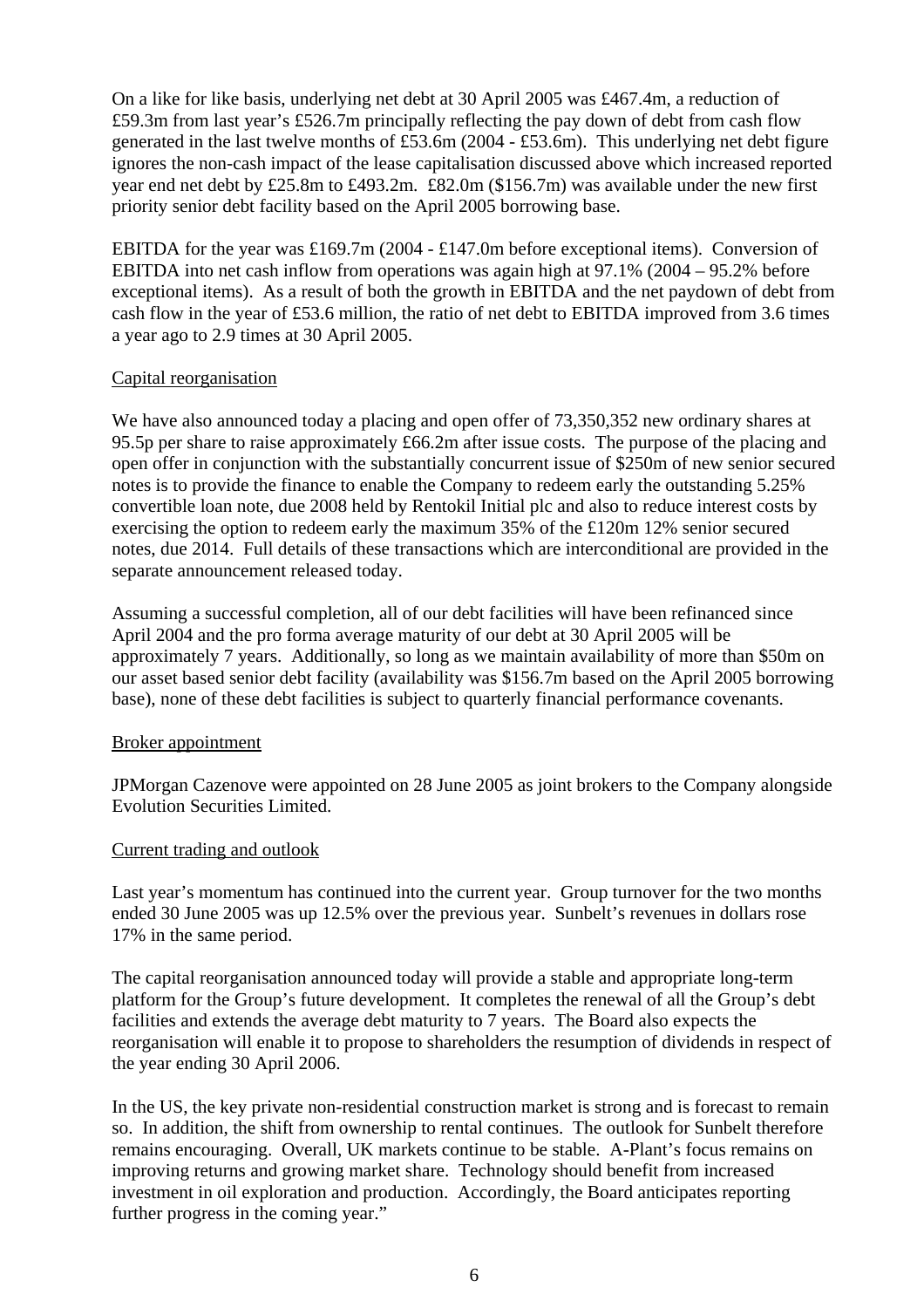# **CONSOLIDATED PROFIT & LOSS ACCOUNT**

|                                             | Unaudited<br>Three months to |              | Audited     |                  |
|---------------------------------------------|------------------------------|--------------|-------------|------------------|
|                                             |                              |              |             |                  |
|                                             |                              | 30 April     |             | Year to 30 April |
|                                             | 2005                         | 2004         | 2005        | 2004             |
|                                             | $\pounds$ m                  | $\pounds$ m  | $\pounds$ m | $\pounds$ m      |
| <b>Turnover</b>                             | <u>125.6</u>                 | <u>115.9</u> | 523.7       | 497.0            |
| <b>Operating profit</b>                     | 13.1                         |              | 58.4        | 16.2             |
| Loss on sale of business                    |                              |              |             | (3.8)            |
| Interest payable and similar charges        | (11.0)                       | (10.0)       | (42.0)      | (45.5)           |
| Profit/(loss) on ordinary                   |                              |              |             |                  |
| activities before taxation                  | 2.1                          | (10.0)       | 16.4        | (33.1)           |
| Profit before taxation, exceptional items   |                              |              |             |                  |
| and goodwill amortisation                   | 4.4                          | 3.1          | 25.3        | 7.6              |
| <b>Exceptional</b> items                    |                              | (10.7)       |             | (31.5)           |
| Goodwill amortisation                       | (2.3)                        | (2.4)        | (8.9)       | (9.2)            |
| Profit/(loss) on ordinary                   |                              |              |             |                  |
| activities before taxation                  | 2.1                          | (10.0)       | <u>16.4</u> | (33.1)           |
| Taxation on profit/(loss) on ordinary       |                              |              |             |                  |
| activities:                                 |                              |              |             |                  |
| - current tax                               | (0.1)                        | 0.4          | (0.7)       | 0.3              |
| - deferred tax                              | (3.7)                        | 0.2          | (13.3)      | (2.0)            |
|                                             | (3.8)                        | 0.6          | (14.0)      | (1.7)            |
| Profit/(loss) for the financial period      |                              |              |             |                  |
| transferred to/(from) reserves              | (1.7)                        | (9.4)        | <u>2.4</u>  | (34.8)           |
| Basic and diluted earnings/(loss) per share | (0.6p)                       | (2.9p)       | 0.7p        | (10.8p)          |
|                                             |                              |              |             |                  |

# *Reconciliation of operating profit to EBITDA before exceptional items*

| Operating profit                              | 13.1        | $\overline{\phantom{0}}$ | 58.4  | 16.2  |
|-----------------------------------------------|-------------|--------------------------|-------|-------|
| <b>Exceptional</b> items                      |             | 9.6                      |       | 18.8  |
| Goodwill amortisation                         | 2.3         | 2.4                      | 8.9   | 9.2   |
| Depreciation excluding exceptional impairment | 28.4        | 23.0                     | 102.4 | 102.8 |
| <b>EBITDA</b> before exceptional items        | <u>43.8</u> | <u>35.0</u>              | 169.7 | 147.0 |

EBITDA is presented here as an additional performance measure as it is commonly used by investors and lenders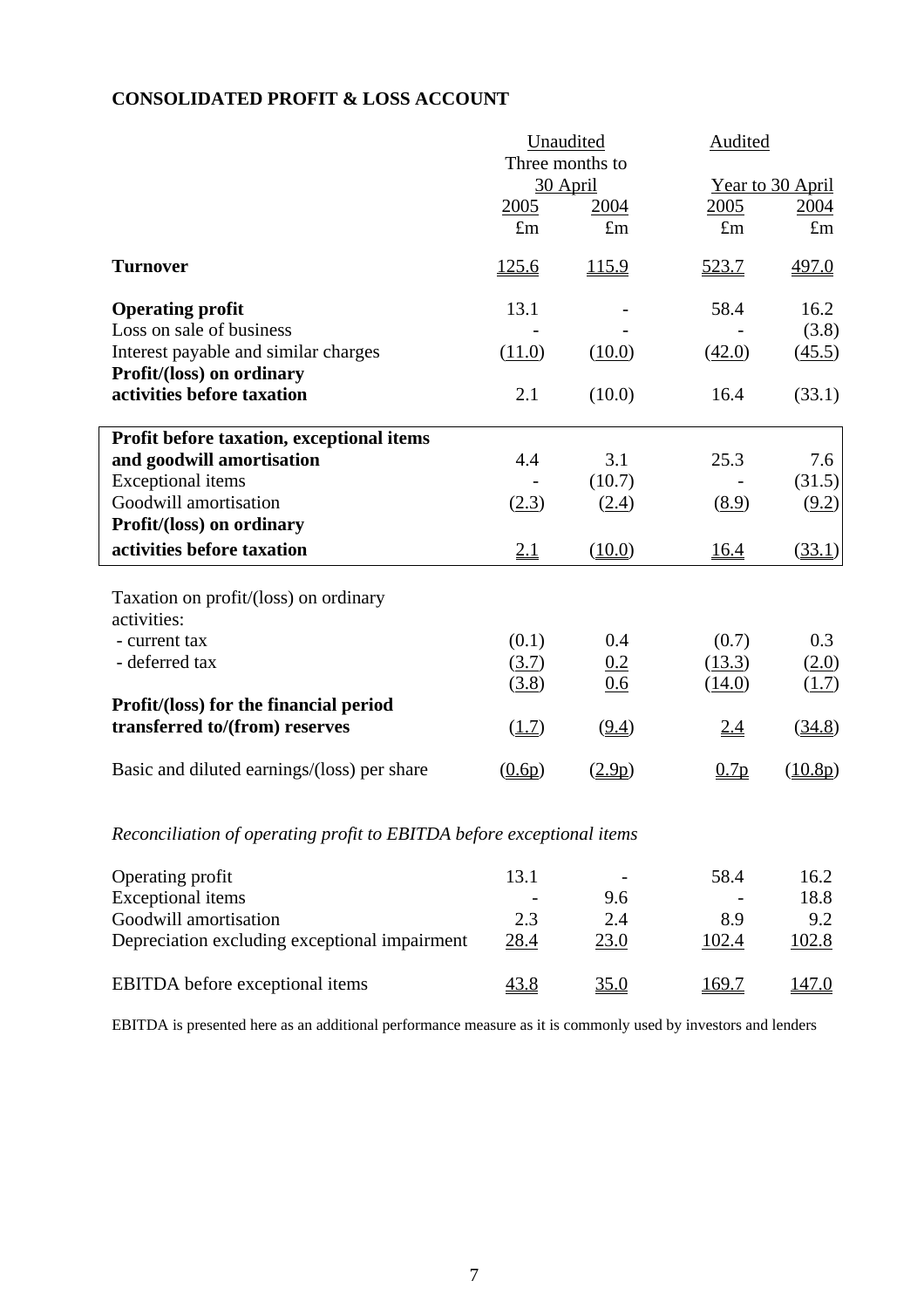# **CONSOLIDATED STATEMENT OF TOTAL RECOGNISED GAINS AND LOSSES**

|                                                 | Unaudited<br>Three months to |             | Audited     |                  |  |
|-------------------------------------------------|------------------------------|-------------|-------------|------------------|--|
|                                                 |                              | 30 April    |             | Year to 30 April |  |
|                                                 | 2005                         | <u>2004</u> | 2005        | <u>2004</u>      |  |
|                                                 | $\pounds$ m                  | $\pounds$ m | $\pounds$ m | $\pounds$ m      |  |
| Profit/(loss) for the financial period          | (1.7)                        | (9.4)       | 2.4         | (34.8)           |  |
| Foreign currency translation differences        | (1.0)                        | <u>3.6</u>  | (7.8)       | 4.9              |  |
| Total recognised gains and losses in the period | 2.7                          | (5.8)       | (5.4)       | <u>29.9)</u>     |  |

# **SUMMARY OF MOVEMENTS IN SHAREHOLDERS' FUNDS**

|                                                    | Unaudited       |             | Audited          |             |  |
|----------------------------------------------------|-----------------|-------------|------------------|-------------|--|
|                                                    | Three months to |             |                  |             |  |
|                                                    | 30 April        |             | Year to 30 April |             |  |
|                                                    | 2005<br>2004    |             | 2005             | 2004        |  |
|                                                    | $\pounds$ m     | $\pounds$ m | $\pounds$ m      | $\pounds$ m |  |
| Total recognised gains and losses in the period    | (2.7)           | (5.8)       | (5.4)            | (29.9)      |  |
| Charge for incentive share plan awards             | 0.2             |             | 0.4              |             |  |
| Share capital subscribed                           | 0.1             |             | 0.1              |             |  |
| Goodwill transferred to profit and loss account in |                 |             |                  |             |  |
| respect of businesses sold                         |                 |             |                  | 2.3         |  |
| Net decrease in shareholders' funds in the period  | (2.4)           | (5.8)       | (4.9)            | (27.6)      |  |
| Opening shareholders' funds                        | 129.3           | 137.6       | 131.8            | 159.4       |  |
| <b>Closing shareholders' funds</b>                 | 126.9           | 131.8       | 126.9            | 131.8       |  |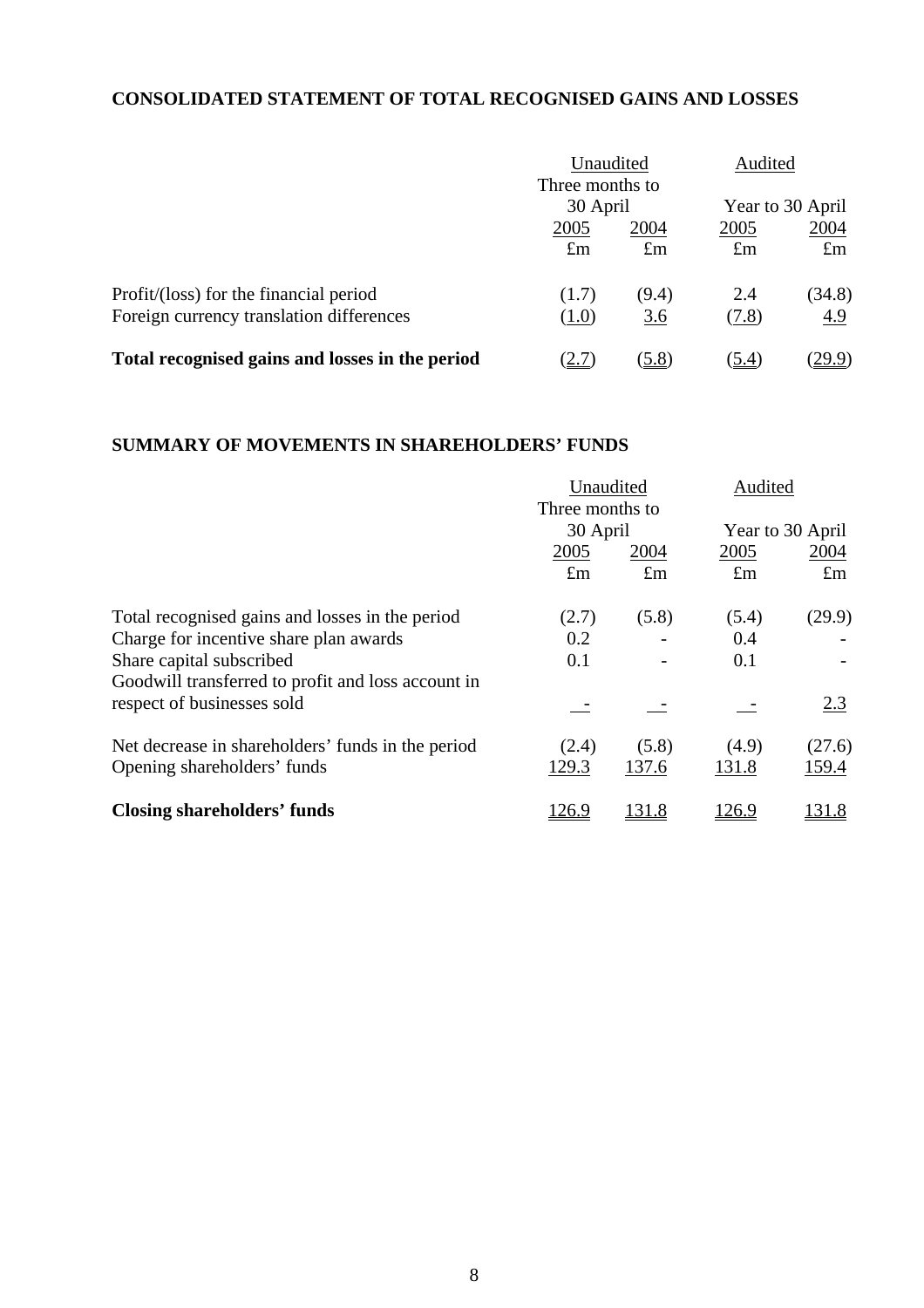# **CONSOLIDATED BALANCE SHEET**

|                                                          | Audited<br>At 30 April |                     |  |
|----------------------------------------------------------|------------------------|---------------------|--|
|                                                          |                        |                     |  |
| <b>Fixed assets</b>                                      | 2005<br>$\pounds$ m    | 2004<br>$\pounds$ m |  |
|                                                          |                        |                     |  |
| Intangible assets:<br>- goodwill                         | 134.0                  | 142.9               |  |
|                                                          |                        |                     |  |
| Tangible fixed assets:                                   |                        | 469.7               |  |
| - rental equipment                                       | 452.9                  |                     |  |
| - other fixed assets                                     | 84.2                   | 65.8                |  |
|                                                          | <u>537.1</u>           | <u>535.5</u>        |  |
|                                                          | 671.1                  | 678.4               |  |
| <b>Current assets</b>                                    |                        |                     |  |
| <b>Stock</b>                                             | 13.8                   | 15.1                |  |
| Trade debtors subject to non-recourse financing          |                        | 82.4                |  |
| Non-recourse financing received                          |                        | (52.2)              |  |
| Trade debtors net of non-recourse financing              |                        | 30.2                |  |
| Other trade debtors                                      | 80.6                   | 0.5                 |  |
| Prepayments & accrued income                             | 11.2                   | 11.2                |  |
| Cash at bank and in hand                                 | 2.1                    | 9.9                 |  |
|                                                          | 107.7                  | 66.9                |  |
| Creditors - amounts falling due within one year          |                        |                     |  |
| Bank loans, overdrafts and finance lease obligations     | (12.2)                 | (15.6)              |  |
| Trade and other creditors                                | (95.1)                 | (77.3)              |  |
|                                                          | (107.3)                | (92.9)              |  |
| Net current assets/(liabilities)                         | 0.4                    | (26.0)              |  |
| <b>Total assets less current liabilities</b>             | 671.5                  | 652.4               |  |
| Creditors - amounts falling due after more than one year |                        |                     |  |
| 5.25% unsecured convertible loan note, due 2008          | (131.3)                | (130.6)             |  |
| Bank and other loans and finance lease obligations       |                        | $(351.8)$ $(338.2)$ |  |
| Other creditors                                          | (7.9)                  | (9.4)               |  |
|                                                          | (491.0)                | (478.2)             |  |
| <b>Provision for liabilities and charges</b>             |                        |                     |  |
| Deferred taxation                                        | (38.6)                 | (27.7)              |  |
| Other provisions                                         | (15.0)                 | (14.7)              |  |
|                                                          | (53.6)                 | (42.4)              |  |
| <b>Total net assets</b>                                  | 126.9                  | <u>131.8</u>        |  |
| <b>Capital and reserves</b>                              |                        |                     |  |
| Called up share capital                                  | 32.6                   | 32.6                |  |
| Share premium account                                    | 100.8                  | 100.7               |  |
| <b>Revaluation reserve</b>                               | 0.4                    | 0.5                 |  |
| Own shares held by ESOT                                  | (1.6)                  | (1.6)               |  |
| Profit and loss account                                  | (5.3)                  | (0.4)               |  |
| <b>Total equity shareholders' funds</b>                  | 126.9                  | 131.8               |  |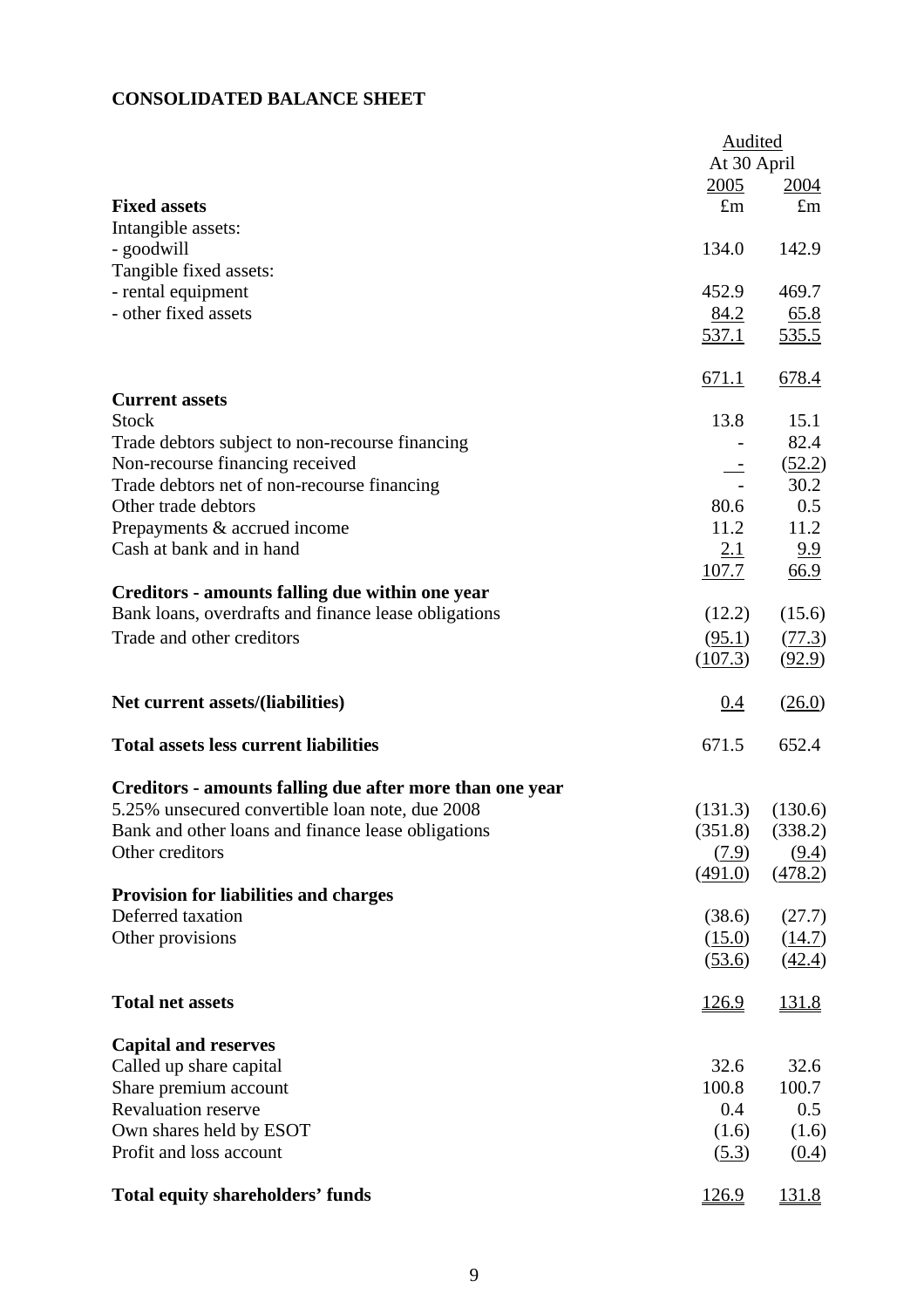# **CONSOLIDATED CASH FLOW STATEMENT**

|                                                            |             | Audited          |
|------------------------------------------------------------|-------------|------------------|
|                                                            |             | Year to 30 April |
|                                                            | 2005        | <u>2004</u>      |
|                                                            | $\pounds$ m | $\pounds$ m      |
| Net cash inflow from operating activities                  |             |                  |
| Cash inflow before exceptional items                       | 164.8       | 140.0            |
| <b>Exceptional costs</b>                                   | (5.7)       | (11.1)           |
| Movement in non-recourse finance received                  |             |                  |
| under trade debtors securitisation                         | (51.6)      | (2.2)            |
| Net cash inflow from operating activities                  | 107.5       | 126.7            |
| Returns on investments and servicing of finance            |             |                  |
| Interest paid                                              | (30.2)      | (32.9)           |
| <b>Exceptional finance costs</b>                           |             | (7.1)            |
| Net cash outflow from returns on investments and servicing |             |                  |
| of finance                                                 | (30.2)      | (40.0)           |
| <b>Taxation (outflow)/inflow</b>                           | (0.6)       | 0.1              |
| Capital expenditure and financial investment               |             |                  |
| Purchase of tangible fixed assets                          | (111.2)     | (82.9)           |
| Sale of tangible fixed assets                              | <u>35.9</u> | 32.3             |
| Net cash outflow from capital expenditure and financial    |             |                  |
| investment                                                 | (75.3)      | (50.6)           |
| Acquisitions & disposals inflow                            | 0.5         | 15.2             |
| Net cash inflow before management of                       |             |                  |
| liquid resources and financing                             | 1.9         | 51.4             |
| <b>Financing</b>                                           |             |                  |
| Issue of ordinary share capital                            | 0.1         |                  |
| Drawdown of loans                                          | 244.6       | 115.6            |
| Redemption of loans                                        | (241.7)     | (156.6)          |
| Decrease/(increase) in cash collateral balances            | 5.8         | (2.6)            |
| Capital element of finance lease payments                  | (12.3)      | (8.6)            |
| Net cash outflow from financing                            | (3.5)       | (52.2)           |
| Decrease in cash                                           | (1.6)       | (0.8)            |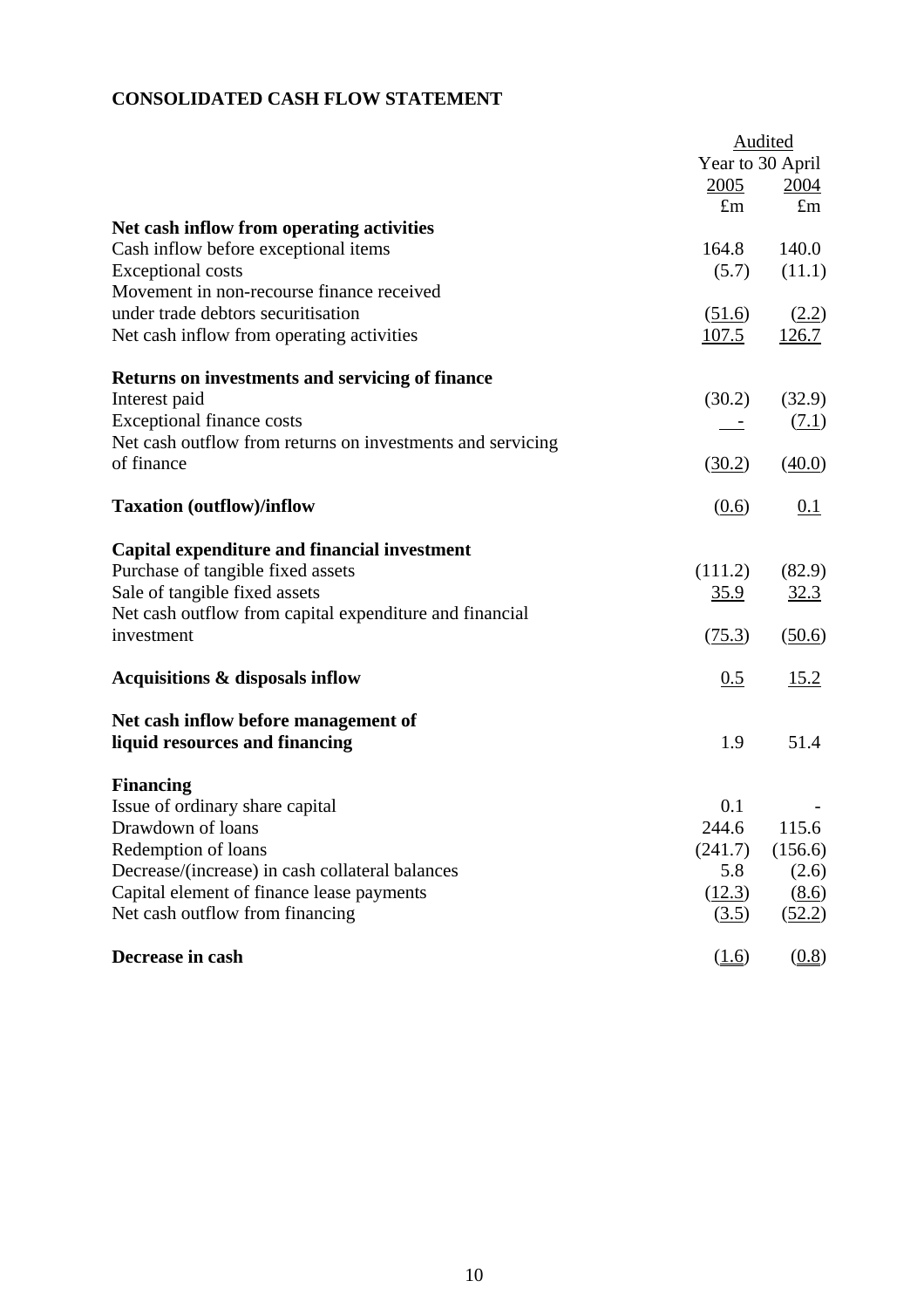## 1. Basis of preparation

This preliminary announcement of the results for the year ended 30 April 2005 is an excerpt from the forthcoming 2005 Annual Report & Accounts and does not constitute the statutory accounts for either 2004/5 or 2003/4 for the purposes of section 240(3) of the Companies Act 1985. The 2004/5 results are extracted from the audited accounts for that year which have not yet been filed with Companies House. The comparative figures for 2003/4 have been extracted from the accounts for that year which have been delivered to Companies House. The auditors' reports in respect of both years were unqualified and do not contain a statement under section 237 of the Companies Act. The results for the year ended and quarter ended 30 April 2005 have been prepared using accounting policies consistent with those applied in the statutory accounts for the year ended 30 April 2004. The figures for the fourth quarter are unaudited. The duly authorised Board committee has approved this preliminary announcement.

# 2. Segmental analysis

|                          |               | <b>Turnover</b>          |             | Operating profit |                |             |              |
|--------------------------|---------------|--------------------------|-------------|------------------|----------------|-------------|--------------|
|                          |               |                          |             | Before goodwill  | Goodwill       |             |              |
|                          | <b>Before</b> |                          |             | amortisation &   | amortisation & |             |              |
|                          | exceptional   | Exceptional              |             | exceptional      | exceptional    |             | Net          |
|                          | items         | items                    | Total       | items            | items          | Total       | assets       |
|                          | $\pounds$ m   | $\pounds$ m              | $\pounds$ m | $\pounds$ m      | $\pounds$ m    | $\pounds$ m | $\pounds$ m  |
| Three months to 30 April |               |                          |             |                  |                |             |              |
| 2005                     |               |                          |             |                  |                |             |              |
| <b>Sunbelt Rentals</b>   | 83.4          | $\overline{\phantom{0}}$ | 83.4        | 12.3             | (2.1)          | 10.2        | 459.2        |
| A-Plant                  | 38.7          |                          | 38.7        | 3.2              | (0.1)          | 3.1         | 188.2        |
| Technology               | 3.5           |                          | 3.5         | 1.3              | (0.1)          | 1.2         | 11.3         |
| Corporate costs          |               |                          |             | (1.4)            |                | (1.4)       |              |
| Central items*           |               |                          |             |                  |                |             | (531.8)      |
|                          | 125.6         |                          | 125.6       | 15.4             | (2.3)          | 13.1        | <u>126.9</u> |
| 2004                     |               |                          |             |                  |                |             |              |
| <b>Sunbelt Rentals</b>   | 78.1          | (2.1)                    | 76.0        | 11.0             | (11.5)         | (0.5)       | 490.2        |
| A-Plant                  | 37.5          | $\overline{a}$           | 37.5        | 1.5              | (0.4)          | 1.1         | 186.6        |
| Technology               | 2.4           | $\overline{a}$           | 2.4         | 0.5              | (0.1)          | 0.4         | 9.4          |
| Corporate costs          |               |                          |             | (1.0)            |                | (1.0)       |              |
| Central items*           |               |                          |             |                  |                | $\equiv$    | (554.4)      |
|                          | 118.0         | (2.1)                    | 115.9       | 12.0             | (12.0)         | $\equiv$    | 131.8        |
| Year to 30 April         |               |                          |             |                  |                |             |              |
| 2005                     |               |                          |             |                  |                |             |              |
| <b>Sunbelt Rentals</b>   | 355.0         | $\overline{a}$           | 355.0       | 58.1             | (8.5)          | 49.6        | 459.2        |
| A-Plant                  | 156.3         | $\overline{a}$           | 156.3       | 11.7             | (0.2)          | 11.5        | 188.2        |
| Technology               | 12.4          |                          | 12.4        | 3.4              | (0.2)          | 3.2         | 11.3         |
| Corporate costs          |               |                          |             | (5.9)            |                | (5.9)       |              |
| Central items*           |               |                          |             |                  |                |             | (531.8)      |
|                          | 523.7         |                          | 523.7       | 67.3             | (8.9)          | 58.4        | <u>126.9</u> |
| 2004                     |               |                          |             |                  |                |             |              |
| <b>Sunbelt Rentals</b>   | 333.1         | (3.3)                    | 329.8       | 42.4             | (23.8)         | 18.6        | 490.2        |
| A-Plant                  | 155.9         | $\overline{a}$           | 155.9       | 4.0              | (4.0)          |             | 186.6        |
| Technology               | 11.3          |                          | 11.3        | 2.7              | (0.2)          | 2.5         | 9.4          |
| Corporate costs          |               |                          |             | (4.9)            |                | (4.9)       |              |
| Central items*           |               |                          |             |                  |                |             | (554.4)      |
|                          | 500.3         | (3.3)                    | 497.0       | 44.2             | (28.0)         | 16.2        | 131.8        |

\* Net debt, non-recourse funding in 2004 under the accounts receivable securitisation and deferred taxation.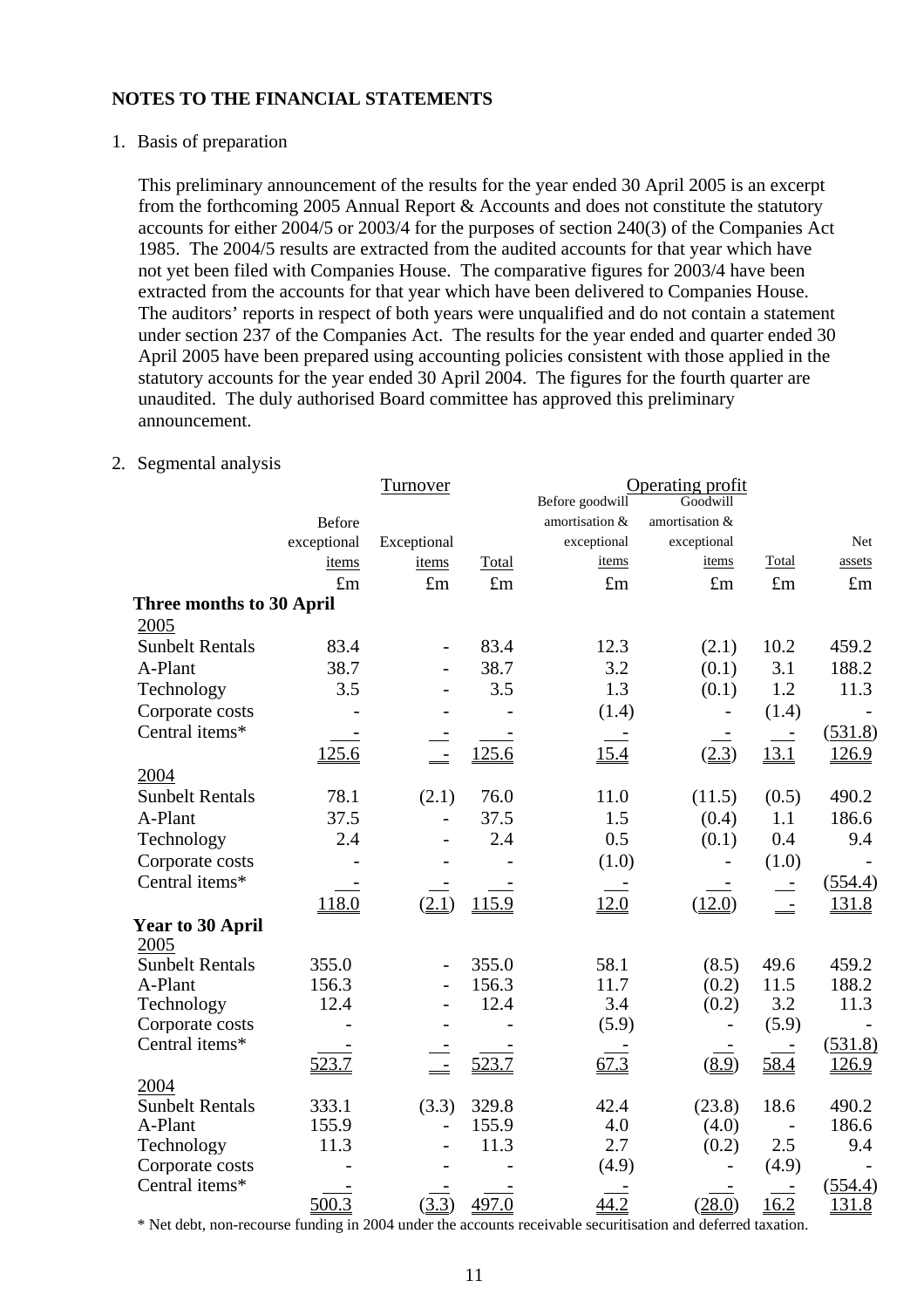# 3. Operating costs

|                         |              | Three months to<br>30 April 2005 |              |                   | Three months to<br>30 April 2004 |                     |
|-------------------------|--------------|----------------------------------|--------------|-------------------|----------------------------------|---------------------|
|                         | Before       |                                  |              | Before goodwill   | Goodwill                         |                     |
|                         | goodwill     | Goodwill                         |              | amortisation &    | amortisation &                   |                     |
|                         | amortisation | amortisation                     | Total        | exceptional items | exceptional items                | Total               |
|                         | $\pounds$ m  | $\pounds$ m                      | $\pounds$ m  | $\pounds$ m       | $\pounds$ m                      | $\pounds$ m         |
| Staff costs:            |              |                                  |              |                   |                                  |                     |
| Salaries                | 37.5         |                                  | 37.5         | 37.0              | 0.5                              | 37.5                |
| Social security costs   | 4.2          |                                  | 4.2          | 3.8               |                                  | 3.8                 |
| Other pension costs     | 0.4          |                                  | 0.4          | 0.7               |                                  | 0.7                 |
|                         | 42.1         | $\sim$ $-$                       | 42.1         | 41.5              | $\overline{0.5}$                 | 42.0                |
| Depreciation and        |              |                                  |              |                   |                                  |                     |
| amortisation:           |              |                                  |              |                   |                                  |                     |
| Depreciation            | 28.4         |                                  | 28.4         | 23.0              | (0.6)                            | 22.4                |
| Goodwill amortisation   |              | $\frac{2.3}{2.3}$                | 2.3          |                   | 2.4                              | 2.4                 |
|                         | <u>28.4</u>  |                                  | 30.7         | 23.0              | 1.8                              | 24.8                |
| Other costs:            |              |                                  |              |                   |                                  |                     |
| Vehicle costs           | 5.9          |                                  | 5.9          | 12.8              |                                  | 12.8                |
| Spares, consumables and |              |                                  |              |                   |                                  |                     |
| external repairs        | 9.9          |                                  | 9.9          | 8.7               |                                  | 8.7                 |
| <b>Facilities</b> costs | 7.0          |                                  | 7.0          | 6.9               | 1.4                              | 8.3                 |
| Refinancing costs       |              |                                  |              |                   | 6.0                              | 6.0                 |
| Other external charges  | 20.4         |                                  | <u>20.4</u>  | <u>17.3</u>       | 0.6                              | 17.9                |
|                         | 43.2         |                                  | 43.2         | 45.7              | 8.0                              | 53.7                |
| Profit on disposal      |              |                                  |              |                   |                                  |                     |
| of fixed assets         | (3.5)        |                                  | (3.5)        | (4.2)             | (0.4)                            | (4.6)               |
|                         | 110.2        | 2.3                              | <u>112.5</u> | 106.0             | 9.9                              | <u> 115.9</u>       |
|                         |              |                                  |              |                   |                                  |                     |
|                         |              | Year to                          |              |                   | Year to                          |                     |
|                         |              | <u>30 April 2005</u>             |              |                   | 30 April 2004                    |                     |
| Staff costs:            |              |                                  |              |                   |                                  |                     |
| Salaries                | 155.8        |                                  | 155.8        | 153.7             | 0.5                              | 154.2               |
| Social security costs   | 13.4         |                                  | 13.4         | 13.1              |                                  | 13.1                |
| Other pension costs     | 3.5          |                                  | 3.5          | <u>3.7</u>        |                                  | 3.7                 |
|                         | 172.7        |                                  | 172.7        | 170.5             | $\overline{0.5}$                 | 171.0               |
| Depreciation and        |              |                                  |              |                   |                                  |                     |
| amortisation:           |              |                                  |              |                   |                                  |                     |
| Depreciation            | 102.4        |                                  | 102.4        | 102.8             | 2.3                              | 105.1               |
| Goodwill amortisation   |              | $\frac{8.9}{8.9}$                | 8.9          |                   | $\frac{9.2}{11.5}$               | 9.2                 |
|                         | 102.4        |                                  | 111.3        | 102.8             |                                  | 114.3               |
| Other costs:            |              |                                  |              |                   |                                  |                     |
| Vehicle costs           | 42.0         |                                  | 42.0         | 47.5              |                                  | 47.5                |
| Spares, consumables and |              |                                  |              |                   |                                  |                     |
| external repairs        | 39.7         |                                  | 39.7         | 36.3              |                                  | 36.3                |
| <b>Facilities</b> costs | 27.8         |                                  | 27.8         | 28.9              | 1.4                              | 30.3                |
| Refinancing costs       |              |                                  |              |                   | 10.9                             | 10.9                |
| Other external charges  | 78.9         |                                  | 78.9         | 75.3              | <u>1.4</u>                       | 76.7                |
|                         | 188.4        |                                  | 188.4        | 188.0             | 13.7                             | 201.7               |
| Profit on disposal      |              |                                  |              |                   |                                  |                     |
| of fixed assets         | (7.1)        |                                  | (7.1)        | (5.2)             | (1.0)                            | $\underline{(6.2)}$ |
|                         | 456.4        | 8.9                              | 465.3        | 456.1             | <u>24.7</u>                      | 480.8               |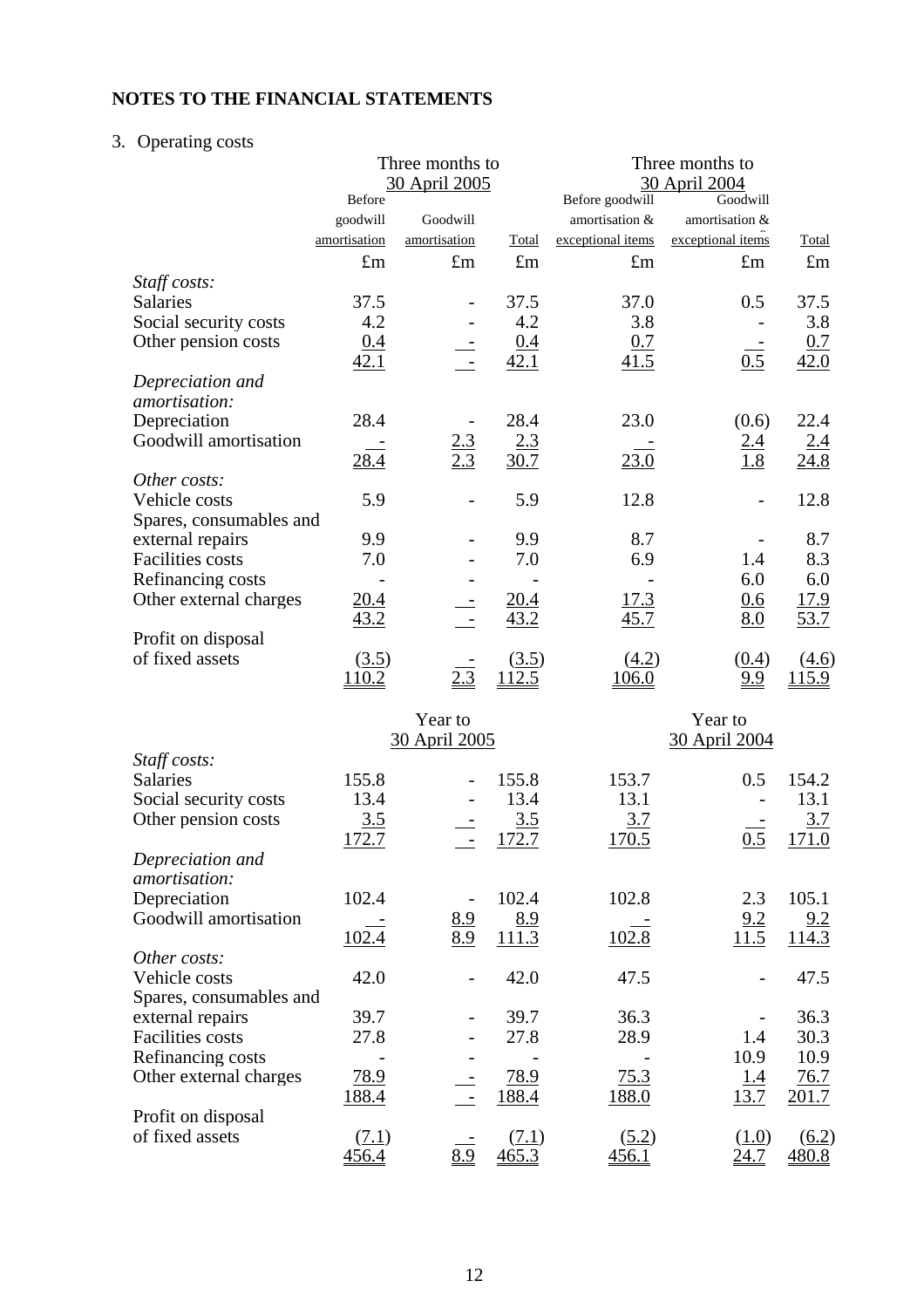## 4. Exceptional items

|                                                      | Three months to |             |             |                  |
|------------------------------------------------------|-----------------|-------------|-------------|------------------|
|                                                      | 30 April        |             |             | Year to 30 April |
|                                                      | 2005            | 2004        | 2005        | 2004             |
|                                                      | $\pounds$ m     | $\pounds$ m | $\pounds$ m | $\pounds$ m      |
| Debt facility costs                                  |                 | 7.1         |             | 20.6             |
| UK business refocusing programme                     |                 | (0.6)       |             | 6.1              |
| Prior year impact of change in US                    |                 |             |             |                  |
| estimation methods                                   |                 | 4.1         |             | 5.3              |
| US severence costs                                   |                 | 0.5         |             | 0.5              |
| Profit on sale of land and buildings                 |                 | (0.4)       |             | ( <u>1.0</u> )   |
|                                                      |                 | <u>10.7</u> |             | 31.5             |
| Presented in the profit and loss account as follows: |                 |             |             |                  |
| Turnover                                             |                 | 2.1         |             | 3.3              |
| Depreciation                                         |                 | (0.6)       |             | 2.3              |
| Other operating costs                                |                 | <u>8.1</u>  |             | 13.2             |
| Charged in arriving at operating profits             |                 | 9.6         |             | 18.8             |
| Loss on sale of business                             |                 |             |             | 3.8              |
| Interest payable and similar charges                 |                 |             |             | 8.9              |
|                                                      |                 |             |             | 31.5             |

# 5. Interest payable and similar charges

|                                                 | Three months to |             |             |                  |  |
|-------------------------------------------------|-----------------|-------------|-------------|------------------|--|
|                                                 | 30 April        |             |             | Year to 30 April |  |
|                                                 | 2005<br>2004    |             | 2005        | 2004             |  |
|                                                 | $\pounds$ m     | $\pounds$ m | $\pounds$ m | $\pounds$ m      |  |
| Bank interest payable                           | 4.0             | 5.8         | 14.8        | 24.1             |  |
| Funding cost on trade debtors' securitisation   |                 | 0.8         | 2.3         | 3.2              |  |
| Interest on 5.25% unsecured convertible loan    |                 |             |             |                  |  |
| note, due 2008                                  | 2.0             | 2.1         | 8.3         | 8.1              |  |
| Interest on 12% senior secured notes, due 2014  | 3.7             |             | 14.7        |                  |  |
| Interest payable on finance leases              | 1.3             | 0.2         | <u>1.9</u>  | 1.2              |  |
| Total interest payable before exceptional costs | 11.0            | 8.9         | 42.0        | 36.6             |  |
| Exceptional costs re debt facilities            |                 | 1.1         |             | 8.9              |  |
|                                                 |                 | 10.0        |             | 45.5             |  |

## 6. Taxation

The effective rate of current year tax for the year ended 30 April 2005 is nil% (2004 – nil%) in the UK and 38.3% (2004 – 50.0%) in the US.

# 7. Earnings/(loss) per share

Basic and diluted earnings/(loss) per share for the three months and year ended 30 April 2005 have been calculated based on the profit/(loss) for the relevant period and on the weighted average number of ordinary shares in issue during that period which excludes the 2,723,461 shares held by the ESOT in respect of which dividends have been waived.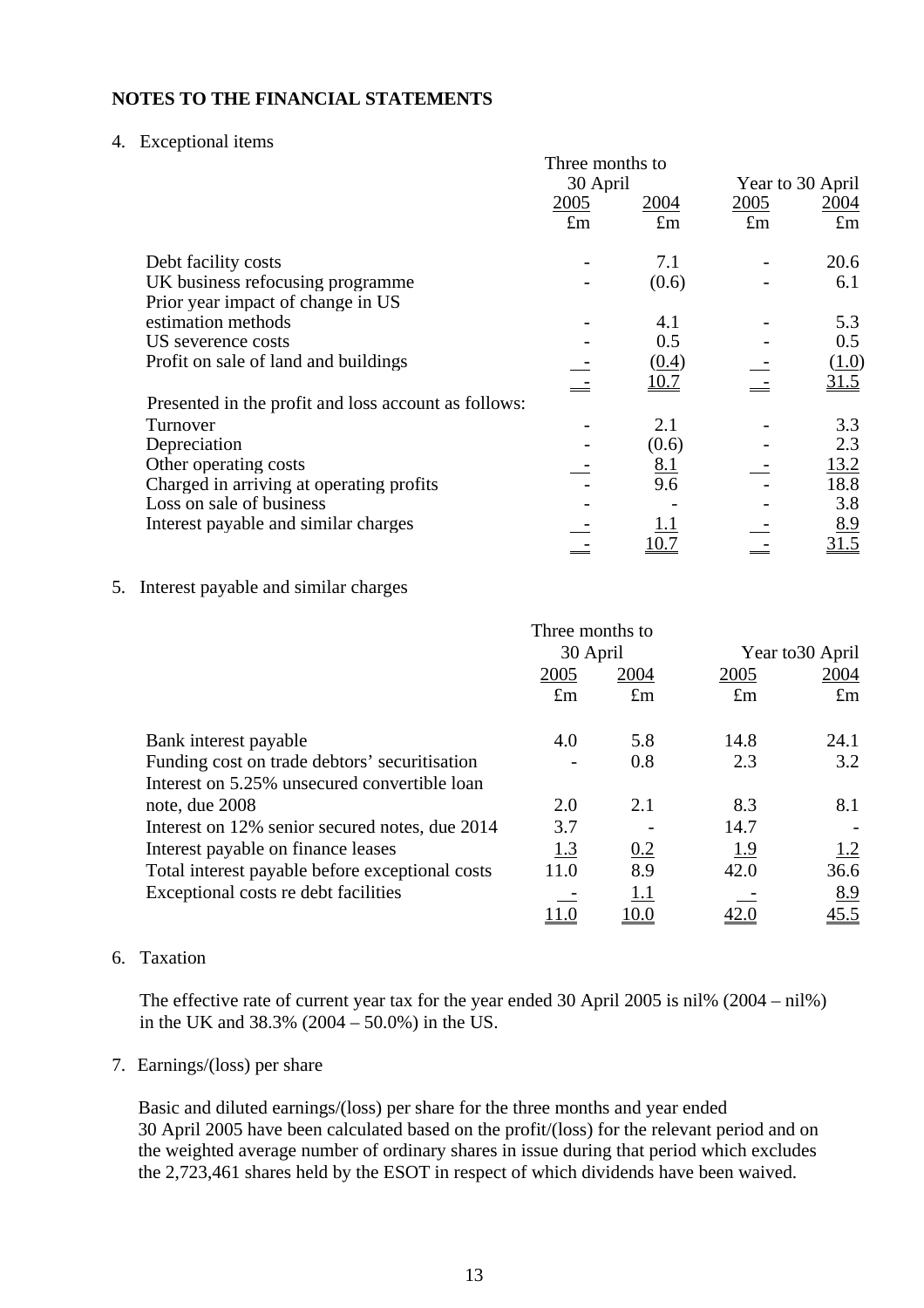7. Earnings/(loss) per share (continued)

Diluted earnings/(loss) per share is computed using the result for the relevant period and the diluted number of shares (ignoring any potential issue of ordinary shares which would be anti-dilutive).

|                                                              | Three months to<br>30 April |                       | Year to 30 April |                |
|--------------------------------------------------------------|-----------------------------|-----------------------|------------------|----------------|
|                                                              | 2005                        | 2004                  | 2005             | 2004           |
| Profit/(loss) for the financial period $(fm)$                | (1.7)                       | <u>(9.4)</u>          | <u>2.4</u>       | <u>(34.8)</u>  |
| Weighted average number of shares $(m)$ – basic<br>– diluted | <u>323.0</u><br>326.3       | <u>322.9</u><br>322.9 | 323.0<br>326.3   | 322.9<br>322.9 |
| Basic and diluted earnings/(loss) per share $(p)$            | (0.6p)                      | <u>2.9p</u> )         | 0.7p             | $10.8p$ )      |

Cash tax earnings per share (defined in any period as the earnings/(loss) before exceptional items, goodwill amortisation and deferred taxation for that period divided by weighted average number of shares in issue in that period) may be reconciled to the basic earnings/(loss) per share as follows:

|                                 | Three months to<br>30 April |                  |                  | Year to 30 April |  |  |
|---------------------------------|-----------------------------|------------------|------------------|------------------|--|--|
|                                 | 2005                        | 2004             | 2005             | 2004             |  |  |
| Basic earnings/(loss) per share | (0.6p)                      | (2.9p)           | 0.7p             | (10.8p)          |  |  |
| <b>Exceptional</b> items        |                             | 3.3p             |                  | 9.8 <sub>p</sub> |  |  |
| Goodwill amortisation           | 0.8p                        | 0.7 <sub>p</sub> | 2.8p             | 2.8p             |  |  |
| Deferred tax                    | 1.1 <sub>p</sub>            | (0.1p)           | 4.1 <sub>p</sub> | 0.6p             |  |  |
| Cash tax earnings per share     | <u>l.3p</u>                 | <u> 1.0p</u>     | <u>7.6p</u>      | 2.4p             |  |  |

8. Tangible fixed assets

|                                     | 2005        |             | 2004         |              |  |
|-------------------------------------|-------------|-------------|--------------|--------------|--|
|                                     | Rental      |             | Rental       |              |  |
| Net book value                      | equipment   | Total       | equipment    | Total        |  |
|                                     | $\pounds$ m | $\pounds$ m | $\pounds$ m  | $\pounds$ m  |  |
| At 1 May                            | 469.7       | 535.5       | 577.5        | 651.5        |  |
| Exchange difference                 | (21.5)      | (23.3)      | (37.5)       | (40.7)       |  |
| Additions                           | 120.0       | 157.8       | 64.1         | 72.3         |  |
| Disposals                           | (28.6)      | (30.5)      | (37.9)       | (42.5)       |  |
| Reclassification                    | (0.1)       |             | (0.2)        |              |  |
| Depreciation – excluding impairment | (86.6)      | (102.4)     | (94.0)       | (102.8)      |  |
| – UK refocusing programme           |             |             | (2.3)        | (2.3)        |  |
| At 30 April                         | 452.9       | 537.1       | <u>469.7</u> | <u>535.5</u> |  |

Additions include £32.3m as a result of reclassifying as finance leases, certain leases previously accounted for as operating leases. Of this, £19.4m relates to leases which had commenced prior to 30 April 2004.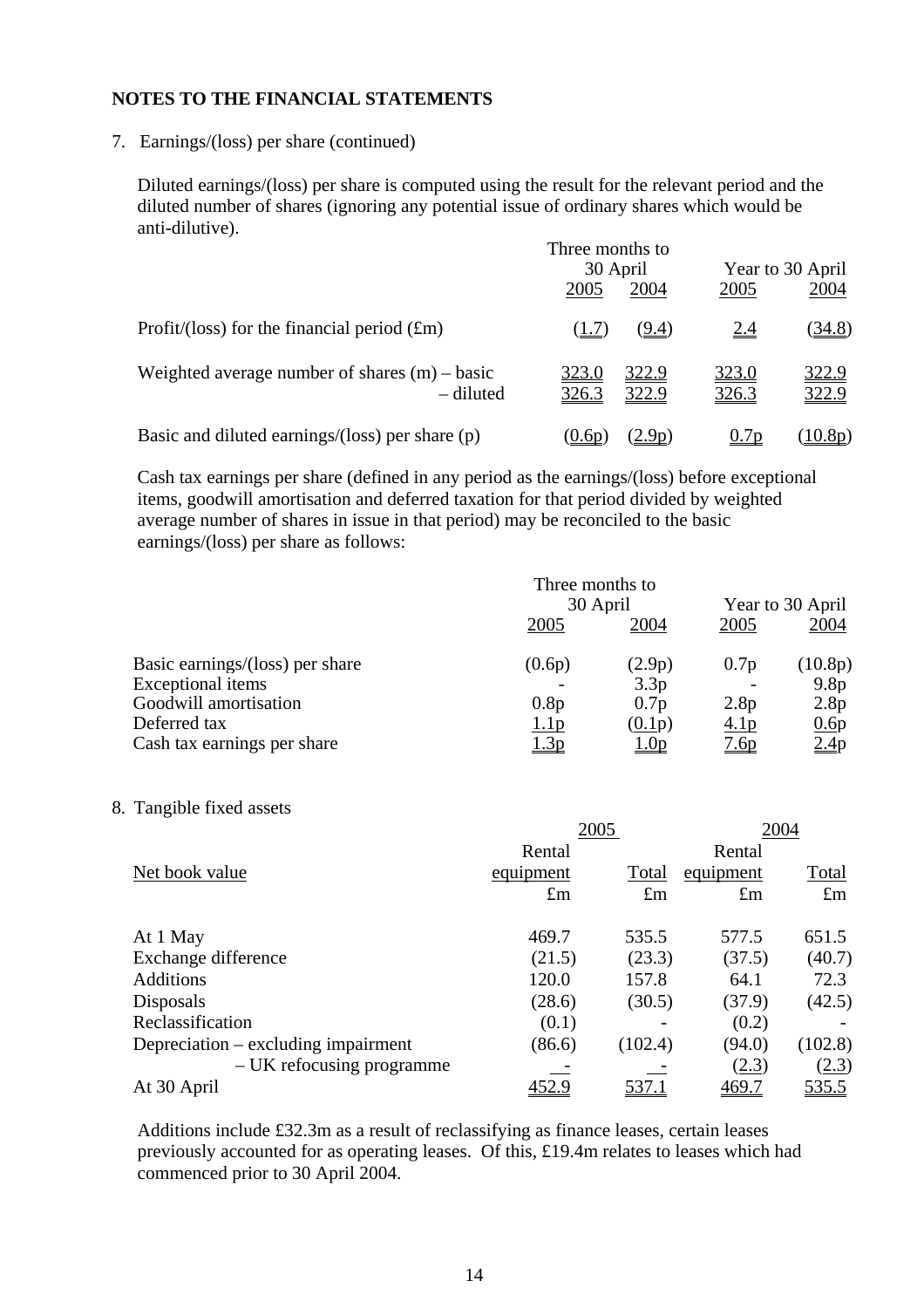| 9. Notes to cash flow statement                   |      |                  |              |
|---------------------------------------------------|------|------------------|--------------|
|                                                   |      | Year to 30 April |              |
|                                                   |      | 2005             | <u>2004</u>  |
| a) Cash flow from operating activities            |      | $\pounds$ m      | $\pounds$ m  |
| Operating profit                                  |      | 58.4             | 16.2         |
| <b>Exceptional</b> items                          |      |                  | 18.8         |
| Depreciation excluding exceptional impairment     |      | 102.4            | 102.8        |
| Goodwill amortisation                             |      | <u>8.9</u>       | 9.2          |
| EBITDA before exceptional items                   |      | 169.7            | 147.0        |
| Gain on sale of tangible fixed assets             |      | (7.1)            | (5.2)        |
| Decrease/(increase) in stocks                     |      | 0.4              | (4.4)        |
| (Increase)/decrease in debtors                    |      | (0.3)            | 0.5          |
| Increase in creditors                             |      | 1.5              | 0.9          |
| <b>Exchange differences</b>                       |      | 0.4              | 1.2          |
| Other non-cash movement                           |      | 0.2              |              |
| Net cash inflow from operating activities before  |      |                  |              |
| exceptional items                                 |      | <u>164.8</u>     | <u>140.0</u> |
| b) Reconciliation to net debt                     |      |                  |              |
| Decrease in cash in the period                    |      | 1.6              | 0.8          |
| Decrease/(increase) in cash collateral balances   |      | 5.8              | (2.6)        |
| Increase/(decrease) in bank loans (net)           |      | 2.9              | (156.6)      |
| Increase in senior secured notes due 2014         |      |                  | 115.6        |
| Decrease in finance lease obligation              |      | (12.3)           | (8.6)        |
| Change in net debt from cash flows                |      | (2.0)            | (51.4)       |
| <b>Exchange differences</b>                       |      | (14.5)           | (39.7)       |
| Non cash movement:                                |      |                  |              |
| - 5.25% unsecured convertible loan note           |      | 0.8              | 0.8          |
| - First priority asset based senior debt facility |      | 1.0              |              |
| - 12% second priority senior secured notes        |      | 0.2              |              |
| - obligation due on new finance leases            |      | 33.2             |              |
| Movement in net debt in the period                |      | 18.7             | (90.3)       |
| Opening net debt                                  |      | <u>474.5</u>     | <u>564.8</u> |
| Closing net debt                                  |      | 493.2            | 474.5        |
| c) Analysis of net debt<br>Exchange<br>1 May      | Cash | Non-cash         | 30 April     |

| $1 \text{ m}$ , $1 \text{ m}$ of $1 \text{ m}$ $\alpha$ $\beta$ | <b>AIAW</b> |             | -----              |             | $\sim$ $\sim$ $\sim$ $\sim$ $\sim$ |
|-----------------------------------------------------------------|-------------|-------------|--------------------|-------------|------------------------------------|
|                                                                 | 2004        | movement    | flow               | movements   | 2005                               |
|                                                                 | $\pounds$ m | $\pounds$ m | $\pounds$ m        | $\pounds$ m | $\pounds$ m                        |
| Cash                                                            | (3.9)       | 0.2         | 1.6                |             | (2.1)                              |
| Cash collateral balances                                        | (6.0)       | 0.2         | 5.8                |             |                                    |
| Overdrafts                                                      | <u>3.3</u>  |             |                    | (3.3)       |                                    |
|                                                                 | (6.6)       | 0.4         | 7.4                | (3.3)       | (2.1)                              |
| Debt due after 1 year                                           | 465.5       | (14.1)      | 12.4               | 19.3        | 483.1                              |
| Debt due within 1 year                                          | 15.6        | (0.8)       | (21.8)             | 19.2        | 12.2                               |
| Total net debt                                                  | 74.5        | (14.5)      | $\left(2.0\right)$ | <u>35.2</u> |                                    |
|                                                                 |             |             |                    |             |                                    |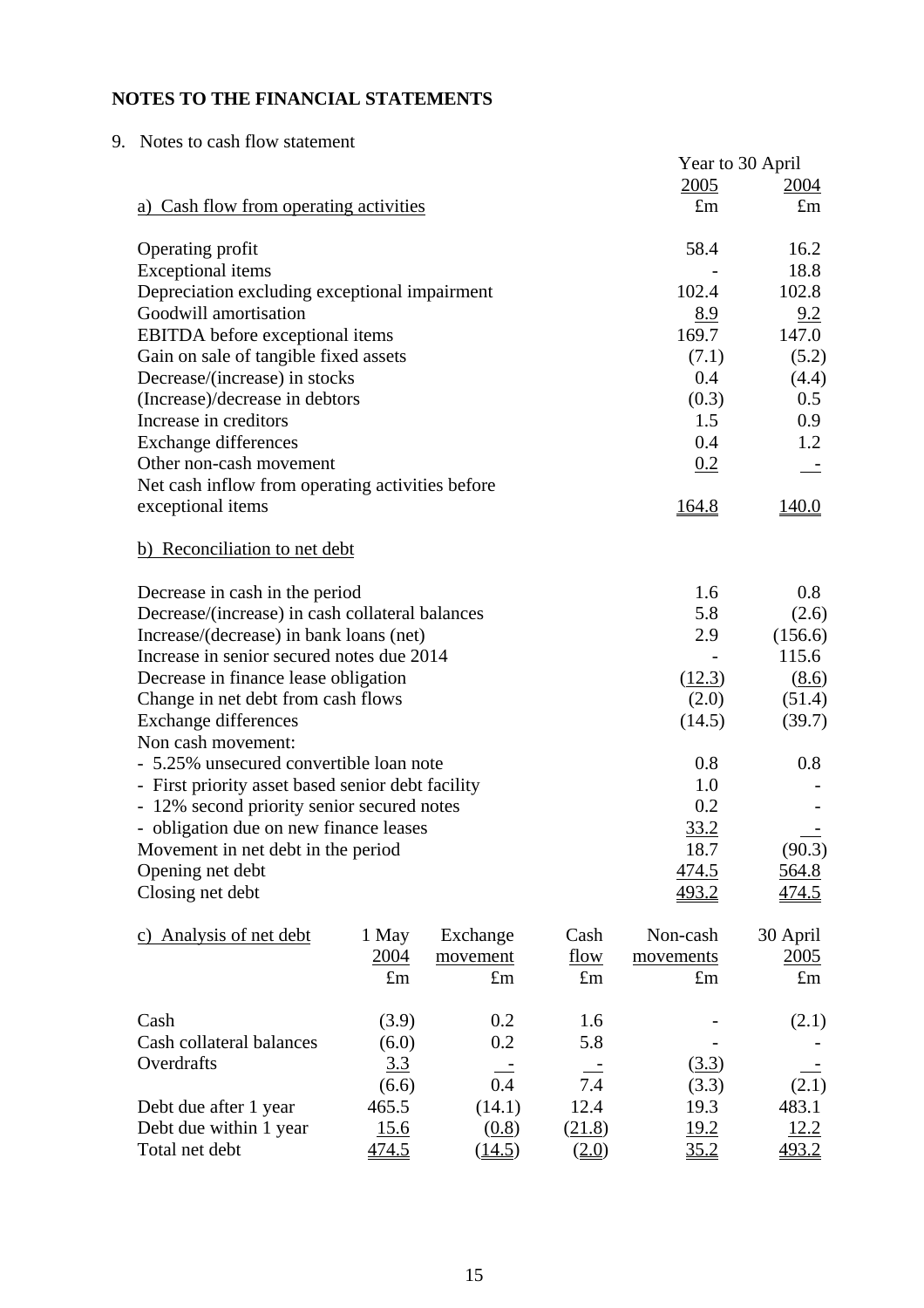### **APPENDIX: OPERATING AND FINANCIAL REVIEW**

### **Fourth quarter (to 30 April) results compared with prior year**

#### **Overview**

|               | 2005         |             |               | 2004          |              |
|---------------|--------------|-------------|---------------|---------------|--------------|
|               |              |             | Before        |               |              |
|               |              |             | goodwill      | Goodwill      |              |
| <b>Before</b> |              |             | amortisation  | amortisation  |              |
| goodwill      | Goodwill     |             | & exceptional | & exceptional |              |
| amortisation  | amortisation | Total       | items         | items         | <b>Total</b> |
| $\pounds$ m   | $\pounds$ m  | $\pounds$ m | $\pounds$ m   | $\pounds$ m   | $\pounds$ m  |
|               |              |             |               |               |              |
| 125.6         |              | 125.6       | 118.0         | (2.1)         | 115.9        |
| (42.1)        |              | (42.1)      | (44.5)        | (0.5)         | (45.0)       |
| (39.7)        |              | (39.7)      | (38.5)        | (7.6)         | (46.1)       |
| 43.8          |              | 43.8        | 35.0          | (10.2)        | 24.8         |
| (28.4)        | (2.3)        | (30.7)      | (23.0)        | (1.8)         | (24.8)       |
| 15.4          | (2.3)        | 13.1        | 12.0          | (12.0)        |              |
| (11.0)        |              | (11.0)      | (8.9)         | (1.1)         | (10.0)       |
| 4.4           | (2.3)        | 2.1         | 3.1           | (13.1)        | (10.0)       |
| (3.8)         |              | (3.8)       | (3.2)         | <u>3.8</u>    | 0.6          |
| <u>0.6</u>    | (2.3)        | (1.7)       | (0.1)         | <u>(9.3)</u>  | (9.4)        |
|               |              |             |               |               |              |

\* EBITDA is presented here as an additional performance measure as it is commonly used by investors and lenders.

Fourth quarter turnover increased 9.6% at constant 2005 exchange rates to £125.6m and by 6.4% at actual rates due to the weak US dollar. EBITDA before exceptional items grew by 28.4% at constant exchange rates to £43.8m and by 25.1% at actual rates. Reported EBITDA for the quarter was enhanced by a change in classification of certain leases from operating leases to finance leases which enhanced reported EBITDA by £6.1m. Excluding this effect, EBITDA before exceptionals grew 11.0% at constant rates and 7.7% at actual rates and the EBITDA margin was 30.0% (2004 – 29.7%). Total EBITDA increased 76.6% at actual rates.

Operating profit of £13.1m in the quarter compared to £nil in 2004. Before goodwill amortisation and exceptional items, operating profit increased 32.9% to £15.4m at constant exchange rates and by 28.3% at actual rates.

#### Divisional performance

Divisional results are summarised below and are stated before goodwill amortisation and exceptional items:

|                           |              |              |               |             | Divisional operating |       |
|---------------------------|--------------|--------------|---------------|-------------|----------------------|-------|
|                           | Turnover     |              | <b>EBITDA</b> |             | profit               |       |
|                           | 2005         | 2004         | 2005          | 2004        | 2005                 | 2004  |
| Sunbelt in \$m            | <u>159.5</u> | <u>143.1</u> | 57.3          | <u>45.2</u> | <u>23.5</u>          | 20.2  |
| Sunbelt in £m             | 83.4         | 78.1         | 30.1          | 24.7        | 12.3                 | 11.0  |
| A-Plant                   | 38.7         | 37.5         | 13.0          | 10.0        | 3.2                  | 1.5   |
| <b>Ashtead Technology</b> | 3.5          | 2.4          | 2.1           | 1.0         | 1.3                  | 0.5   |
| Group central costs       |              |              | (1.4)         | (0.7)       | <u>(1.4)</u>         | (1.0) |
|                           | 125.6        | 118.0        | 43.8          | <u>35.0</u> | 15.4                 | 12.0  |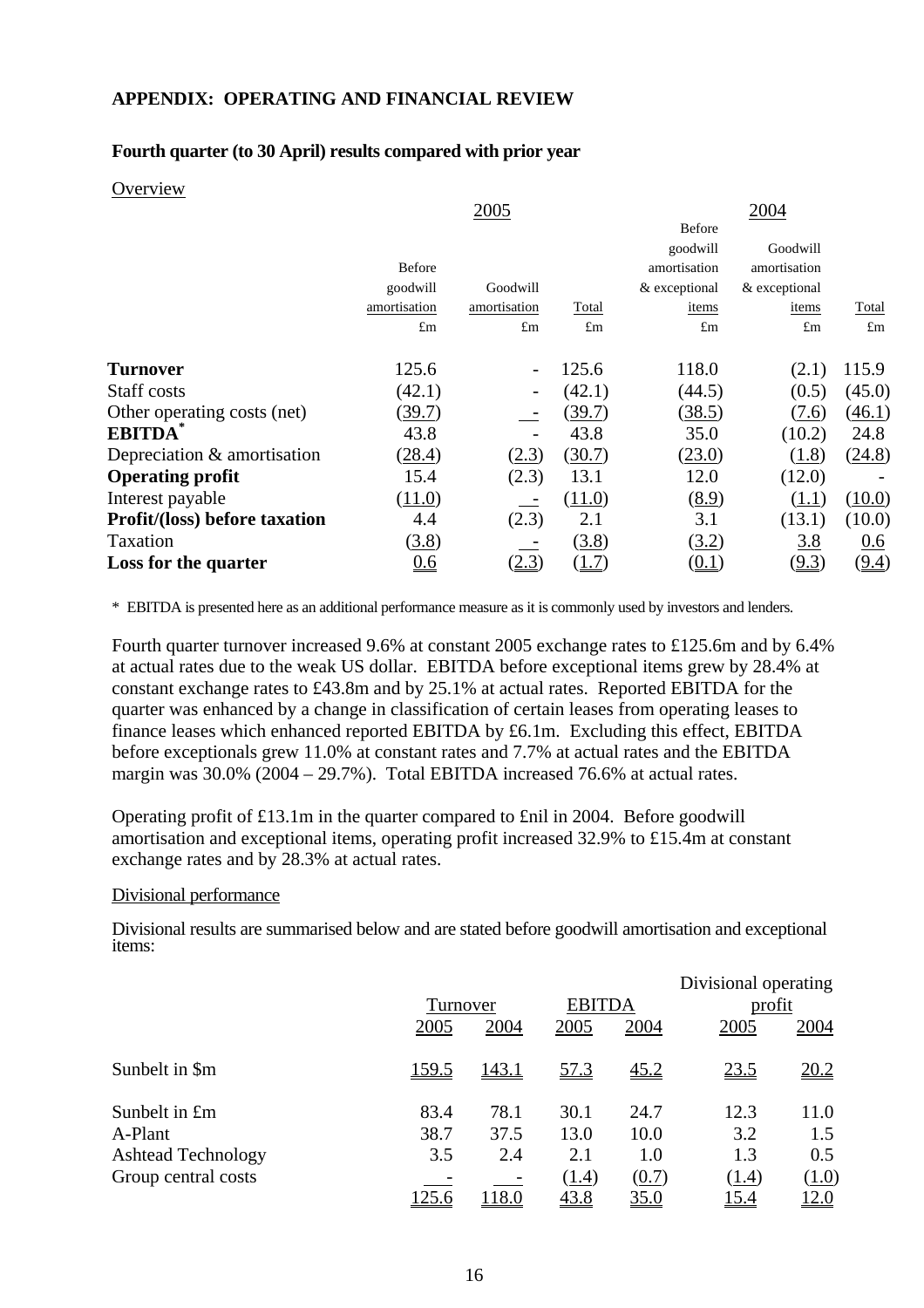# *Sunbelt*

Turnover increased 11.5% to \$159.5m in the quarter, a good performance against the same period last year when Sunbelt had already started to benefit from the recovery in non-residential construction. Turnover growth reflected improved rental rates up approximately 7% over 2004, equipment utilisation levels up to 64.8% this year from 63.9% a year ago and a fleet size which grew 3.7% over the previous year. Growth was broadly based with all regions and all major product areas trading ahead of last year. The new profit centres opened in the first half continued to progress and further new locations in Miami and Phoenix were opened in the fourth quarter.

Underlying operating costs (excluding depreciation and goodwill amortisation and also adjusted to exclude the lease capitalisation effect and the unusually high incidence of profits on disposal of rental equipment in the fourth quarter of last year) rose 8.9% to \$113.9m in 2005. This reflected principally increased personnel costs and higher maintenance costs to service current activity levels and growth in fuel and insurance costs.

On the same basis, underlying EBITDA grew 18.4% and the underlying EBITDA margin for the quarter was 28.6% (2004 – 26.9%). The reported EBITDA of \$57.3m reflected the underlying EBITDA, \$7.7m related to the lease capitalisation and \$4.0m (2004 - \$6.7m) of fourth quarter disposal profits. Sunbelt's divisional operating profit increased 16.3% to \$23.5m but by 37.0% on an underlying basis. Its divisional operating profit margin was 14.7% (2004 – 14.1%). Sunbelt's results in sterling reflected the factors discussed above and the continued weakness of the US dollar.

# *A-Plant*

Turnover rose 3.2% to £38.7m in the quarter reflecting improved rental rates (up approximately 7%), a fleet size which was approximately 4.9% smaller than in the equivalent period a year ago and a rise in utilisation to 65.3% this year from 63.6% in 2004. Underlying operating costs (excluding depreciation and goodwill amortisation and also adjusted to exclude lease capitalisation effect) increased only marginally to £27.6m (2004 - £27.5m) reflecting tight management. Reported EBITDA for the quarter increased 30.0% to £13.0m but, on an underlying basis excluding lease capitalisation impacts, EBITDA grew 11.0% to £11.1m and the underlying EBITDA margin increased from 26.7% to 28.7% in 2005. A-Plant's divisional operating profit for the quarter more than doubled to £3.2m from £1.5m in 2004 representing a margin of 8.3% (2004 – 4.0%).

## *Ashtead Technology*

In the fourth quarter turnover increased 45.8% to £3.5m at actual rates of exchange and by 50.0% at constant exchange rates. Ashtead Technology's divisional operating profit of £1.3m increased from £0.5m in 2004. These results reflected continued growth in its onshore environmental rental businesses and significantly improved activity levels offshore, particularly in the North Sea.

## Interest payable and similar charges

Before a lease capitalisation effect of £1.2m and exceptional costs in 2004, interest payable and similar charges increased to £9.8m from £8.9m in the quarter reflecting lower average debt levels but significantly higher average interest rates following issue of the 12% senior secured notes in April 2004 and the recent rises in US dollar interest rates.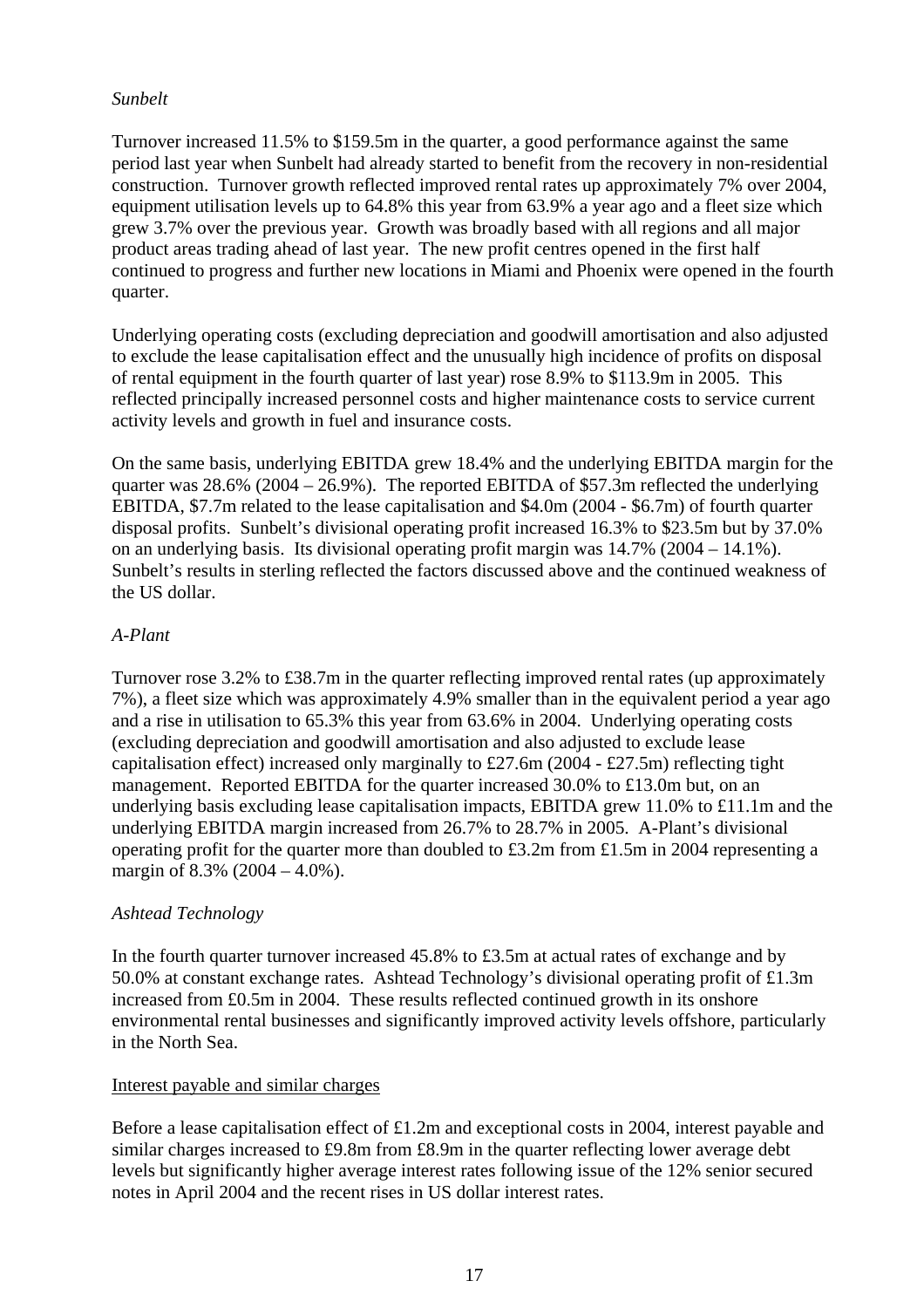## Profit/(loss) before taxation

The profit on ordinary activities before taxation for the fourth quarter was £2.1m compared with the loss of £10.0m in 2004. Before goodwill amortisation and exceptional items, the profit before tax was £4.4m (2004 - £3.1m). After taxation, there was a loss for the quarter of £1.7m compared to £9.4m in 2004.

## Taxation

The tax charge for the quarter of £3.8m (2004 - £0.6m credit) comprised almost entirely a charge for deferred tax. The Group remains in a tax loss position in the UK for which it is unable to take benefit through its deferred tax charge and, accordingly, the deferred tax charge reflects only a charge on US profits which accounts for the high reported effective tax rate. Cash tax payments remain minimal.

# **Full year 2005 results compared with prior year**

|                                      |               | 2005         |             |               | 2004          |             |
|--------------------------------------|---------------|--------------|-------------|---------------|---------------|-------------|
|                                      |               |              |             | <b>Before</b> |               |             |
|                                      |               |              |             | goodwill      | Goodwill      |             |
|                                      | <b>Before</b> |              |             | amortisation  | amortisation  |             |
|                                      | goodwill      | Goodwill     |             | & exceptional | & exceptional |             |
|                                      | amortisation  | amortisation | Total       | items         | items         | Total       |
|                                      | $\pounds$ m   | $\pounds$ m  | $\pounds$ m | $\pounds$ m   | $\pounds$ m   | $\pounds$ m |
| <b>Turnover</b>                      | 523.7         |              | 523.7       | 500.3         | (3.3)         | 497.0       |
| Staff costs                          | (172.7)       |              | (172.7)     | (170.5)       | (0.5)         | (171.0)     |
| Other operating costs (net)          | (181.3)       |              | (181.3)     | (182.8)       | (12.7)        | (195.5)     |
| <b>EBITDA</b>                        | 169.7         |              | 169.7       | 147.0         | (16.5)        | 130.5       |
| Depreciation & amortisation          | (102.4)       | (8.9)        | (111.3)     | (102.8)       | (11.5)        | (114.3)     |
| <b>Operating profit</b>              | 67.3          | (8.9)        | 58.4        | 44.2          | (28.0)        | 16.2        |
| Loss on sale of business             |               |              |             |               | (3.8)         | (3.8)       |
| Interest payable                     | (42.0)        |              | (42.0)      | (36.6)        | (8.9)         | (45.5)      |
| <b>Profit/(loss) before taxation</b> | 25.3          | (8.9)        | 16.4        | 7.6           | (40.7)        | (33.1)      |
| Taxation                             | (14.0)        |              | (14.0)      | (10.2)        | 8.5           | (1.7)       |
| <b>Profit/(loss) for the period</b>  | <u>11.3</u>   | (8.9)        | 2.4         | (2.6)         | (32.2)        | (34.8)      |
|                                      |               |              |             |               |               |             |

\* EBITDA is presented here as an additional performance measure as it is commonly used by investors and lenders.

Turnover before exceptional items in the full year increased 10.4% at constant 2005 exchange rates to £523.7m but by only 4.7% at actual rates due to the weak US dollar. EBITDA before exceptional items grew by 22.0% at constant exchange rates to £169.7m and by 15.4% at actual rates. Broadly one-third of the growth in EBITDA (£7.8m) resulted from the lease capitalisation impact outlined above. Total EBITDA increased 30.0% at actual rates to £169.7m.

Operating profit grew to £58.4m from £16.2m. Before goodwill amortisation and exceptional items, operating profit increased 64.0% to £67.3m at constant exchange rates and by 52.3% at actual rates.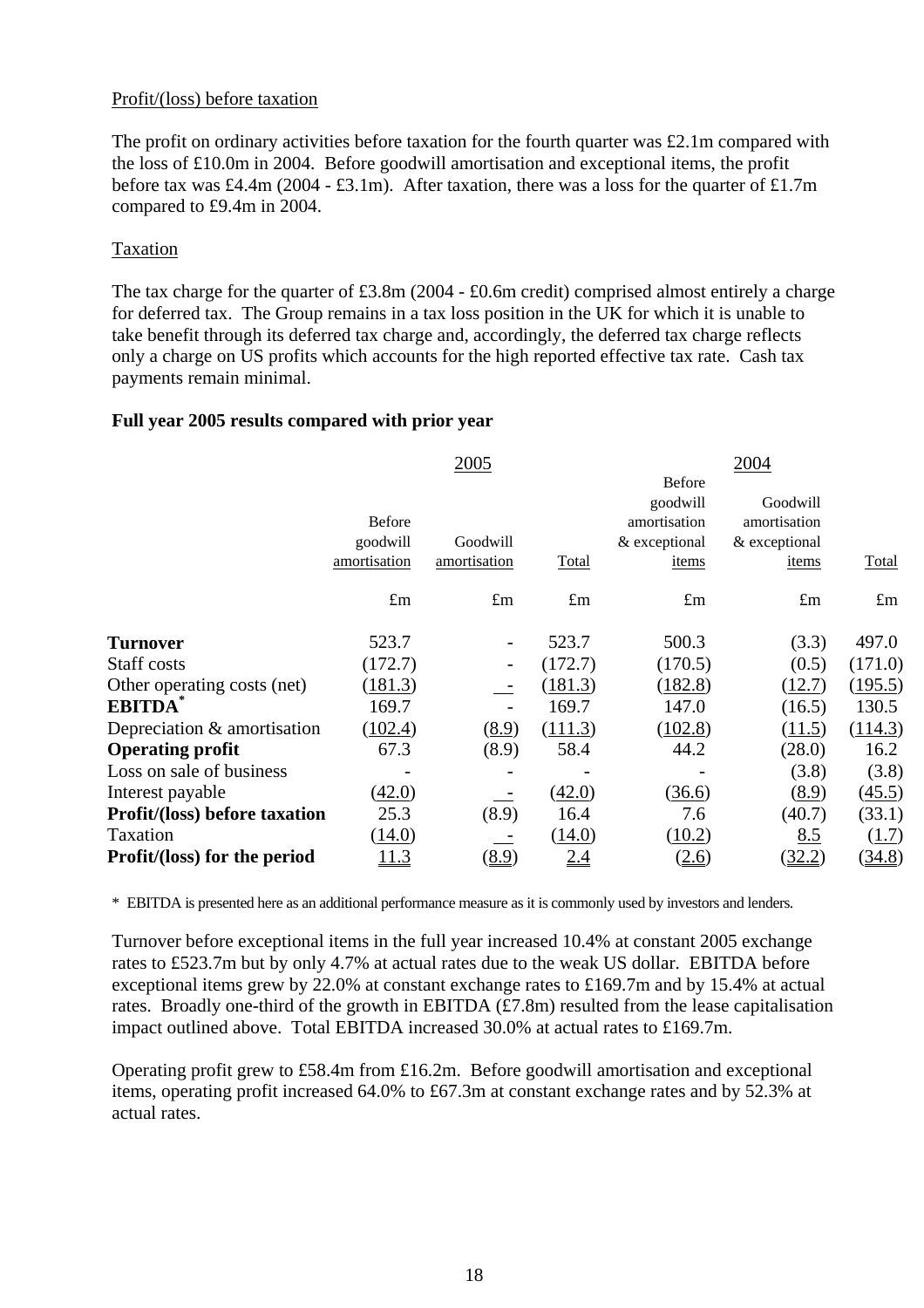### Divisional performance

Divisional results are summarised below and are stated before goodwill amortisation and exceptional items:

|                           |              |          |              |               | Divisional operating |       |
|---------------------------|--------------|----------|--------------|---------------|----------------------|-------|
|                           |              | Turnover |              | <b>EBITDA</b> | profit               |       |
|                           | 2005         | 2004     | 2005         | 2004          | 2005                 | 2004  |
| Sunbelt Rentals in \$m    | <u>661.1</u> | 572.8    | <u>224.3</u> | <u>176.8</u>  | 108.2                | 73.3  |
| Sunbelt Rentals in £m     | 355.0        | 333.1    | 120.5        | 102.8         | 58.1                 | 42.4  |
| A-Plant                   | 156.3        | 155.9    | 48.6         | 43.2          | 11.7                 | 4.0   |
| <b>Ashtead Technology</b> | 12.4         | 11.3     | 6.5          | 5.7           | 3.4                  | 2.7   |
| Group central costs       |              |          | (5.9)        | (4.7)         | (5.9)                | (4.9) |
|                           | 523.7        | 500.3    | 169.7        | 147.0         | <u>67.3</u>          | 44.2  |

#### *Sunbelt*

Turnover increased 15.4% in the year to \$661.1m. This performance was due to improved rental rates which grew approximately 8%, an increase in average utilisation from 65.1% to 69.0% as well as a modest return to growth in its average fleet size, arising almost entirely from fourth quarter capital expenditure. Turnover growth was broadly based with all regions and all major product areas trading ahead of last year. Operating costs (excluding depreciation and goodwill amortisation) rose 10.3% in the period to \$436.8m in 2005. This reflected increased personnel costs and higher maintenance costs to service current activity levels as well as growth in fuel and insurance costs.

Reflecting these developments, Sunbelt's EBITDA for the year grew 26.9% to \$224.3m and its EBITDA margin improved to 33.9% from 30.9% in 2004. Divisional operating profit grew 47.6% to \$108.2m representing a margin of 16.4% (2004 – 12.8%). Sunbelt's results in sterling reflected the factors discussed above and the weak US dollar.

## *A-Plant*

A-Plant has seen significant benefits this year from the programme to refocus its business carried out in 2003 and 2004. Although total turnover for the year rose only marginally to £156.3m from £155.9m in 2004, when the 2003/4 non-core disposals are excluded, same store turnover grew by 5.2%. This reflected a fleet size which was approximately 4.1% smaller than in the equivalent period last year, an increase in utilisation from 59.9% to 64.9% and growth in rental rates of approximately 2%.

Operating costs (excluding depreciation and goodwill amortisation) decreased 4.4% to £107.7m reflecting the disposals and tight management. Consequently, despite the non-core business disposals, EBITDA for the year increased 12.5% to £48.6m representing an improved EBITDA margin of 31.1% compared to 27.7% in 2004. Divisional operating profit almost trebled to £11.7m representing a margin of  $7.5\%$  (2004 – 2.6%).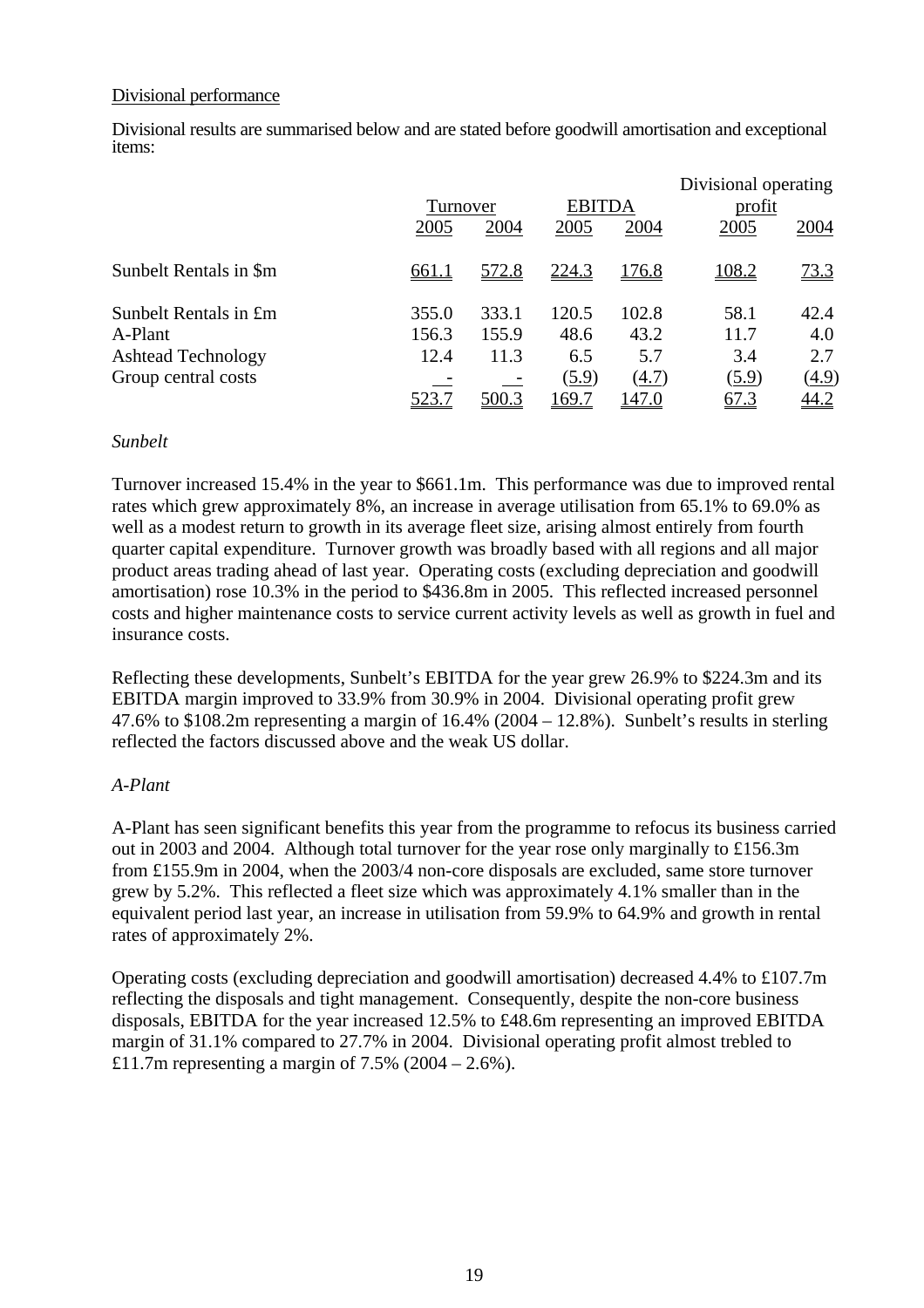# *Ashtead Technology*

Turnover for the year grew 14.4% at constant exchange rates to £12.4m and by 9.7% at actual exchange rates. Divisional operating profit increased by 29.6% at constant exchange rates to £3.4m and by 25.9% at actual exchange rates. Technology's divisional operating profit margin increased to 27.4% from 23.9% in 2004. These results reflected continued growth in its onshore environmental markets and offshore market conditions which improved significantly in the second half, especially in the North Sea.

### Interest payable and similar charges

Interest payable and similar charges for the year decreased to £42.0m from £45.5m in 2004 due to the absence of exceptional costs. Before exceptional costs, interest expense rose by 14.8% reflecting lower average debt levels but higher average interest rates following issue of the 12% senior secured notes in April 2004 and the rises in US dollar interest rates during the year.

#### Profit/(loss) before taxation

The profit on ordinary activities before taxation was £16.4m compared with the loss of £33.1m in 2004. Before goodwill amortisation and exceptional items, the profit before tax increased to £25.3m from £7.6m in 2004 (£6.2m at constant exchange rates). After taxation, the profit for the year of £2.4m compared to the loss of £34.8m in 2004.

## Taxation

The tax charge for the year of £14.0m (2004 - £1.7m) comprised a charge for current tax of £0.7m and a charge for deferred tax of £13.3m. Substantially no cash tax was again paid reflecting the capital intensive nature of the Group's operations and the level of available tax losses, a situation which is expected to continue to exist for the foreseeable future. The deferred tax charge of £13.3m arose entirely in the United States. The Group is unable to recognise any deferred tax credit for its UK tax losses due to uncertainty over their future utilisation. This inability to take credit for the UK tax loss position explains why the overall effective rate (based on pre-goodwill profits) of 55.3% is significantly higher than the UK statutory rate of 30%. For the same reason the overall effective tax rate will remain volatile in future dependent on the profit mix between the UK and the US.

## Earnings per share

Cash tax earnings per share were  $7.6p(2004 – 2.4p)$ . Cash tax earnings per share comprises earnings before goodwill amortisation, exceptional items and deferred tax divided by the weighted average number of shares in issue. Cash tax earnings per share is considered to be a relevant measure of earnings per share as the deferred tax liability is not expected to crystallise in the foreseeable future. After goodwill amortisation and exceptional items, and the accounting tax charge, basic earnings per share were 0.7p in 2005 compared to the loss of 10.8p in 2004.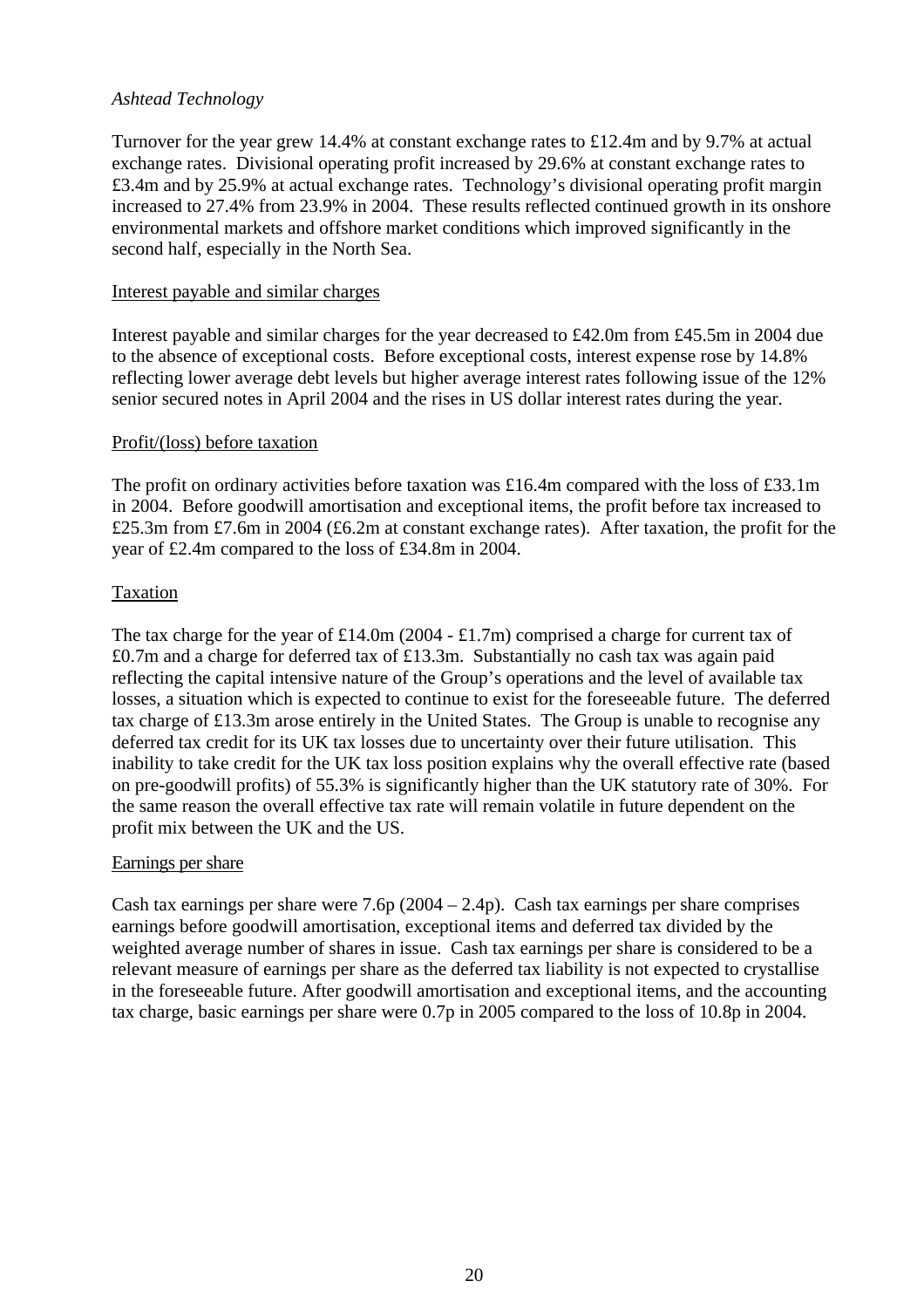### **Balance sheet**

|                                     |             | 2005        |             | 2004         |
|-------------------------------------|-------------|-------------|-------------|--------------|
| Tangible fixed assets               | Rental      |             | Rental      |              |
|                                     | equipment   | Total       | Equipment   | <u>Total</u> |
|                                     | $\pounds$ m | $\pounds$ m | $\pounds$ m | $\pounds$ m  |
| Opening balance                     | 469.7       | 535.5       | 577.5       | 651.5        |
| Exchange difference                 | (21.5)      | (23.3)      | (37.5)      | (40.7)       |
| <b>Additions</b>                    | 120.0       | 157.8       | 64.1        | 72.3         |
| Disposals at net book value         | (28.6)      | (30.5)      | (37.9)      | (42.5)       |
| Reclassification                    | (0.1)       |             | (0.2)       |              |
| Depreciation – excluding impairment | (86.6)      | (102.4)     | (94.0)      | (102.8)      |
| – UK refocusing programme           |             |             | (2.3)       | (2.3)        |
| Closing balance                     | 452.9       | 537.1       | 469.7       | <u>535.5</u> |

Capital expenditure in the year was £157.8m. This included £32.3m resulting from our decision to reclassify certain leases (mainly relating to our delivery vehicle fleet) previously accounted for as operating leases as capital leases. Of this amount £19.4m relates to leases which had commenced prior to 30 April 2004. Treating these leases as capital leases increased reported capital expenditure and finance lease debt by £32.3m. It also resulted in the reclassification of lease payments of £7.8m from EBITDA to depreciation (£6.7m) and interest (£1.4m) thus reducing reported pre-tax profits by £0.3m. Excluding this effect, capital expenditure rose from £72.3m in 2004 to £125.5m of which £120.0m was on the rental fleet.

|                           |            | 2005        |              | 2004  |
|---------------------------|------------|-------------|--------------|-------|
|                           | Growth     | Maintenance | Total        | Total |
| Sunbelt in \$m            | 46.0       | 106.7       | 152.7        | 56.4  |
| Sunbelt in £m             | 24.1       | 55.8        | 79.9         | 31.8  |
| A-Plant                   |            | 35.4        | 35.4         | 29.8  |
| <b>Ashtead Technology</b> | <u>3.1</u> | <u>1.6</u>  | <u>4.7</u>   | 2.5   |
| Total rental equipment    | 27.2       | 92.8        | 120.0        | 64.1  |
| Other fixed assets        |            |             | <u>5.5</u>   | 8.2   |
|                           |            |             | 125.5        | 72.3  |
| Lease capitalisation      |            |             | 32.3         |       |
| Total additions           |            |             | <u>157.8</u> | 72.3  |

Capital expenditure was increased significantly in the year, mainly to enable Sunbelt to take advantage of the improving economic conditions in the US. £27.2m of the fleet expenditure was for growth with the remainder being spent to replace existing equipment. This proportion is estimated on the basis of the assumption that maintenance capital expenditure in any period is equal to the original cost of equipment sold in that period. Expenditure on A-Plant's rental fleet was also increased from £29.8m to £35.4m as its performance improved. Disposals amounted to £37.6m (2004 - £32.6m) in the year, generating a profit on disposal of £7.1m (2004 - £5.2m) at a margin of 23.2% (2004 – 19.0%) above book value. The markets we use for disposing of used rental equipment continue to be healthy. In the coming year gross capital expenditure is expected to increase to approximately £160m.

The average age of the Group's serialised rental equipment, which constitutes the substantial majority of our fleet, at 30 April 2005 was 45 months on a net book value basis (2004 – 46 months). At the same date, Sunbelt's fleet had an average age of 46 months (2004 – 48 months) comprising 60 months for aerial work platforms which have a longer life and 31 months for the rest of its fleet whilst A-Plant's fleet had an average age of 43 months (2004 – 43 months).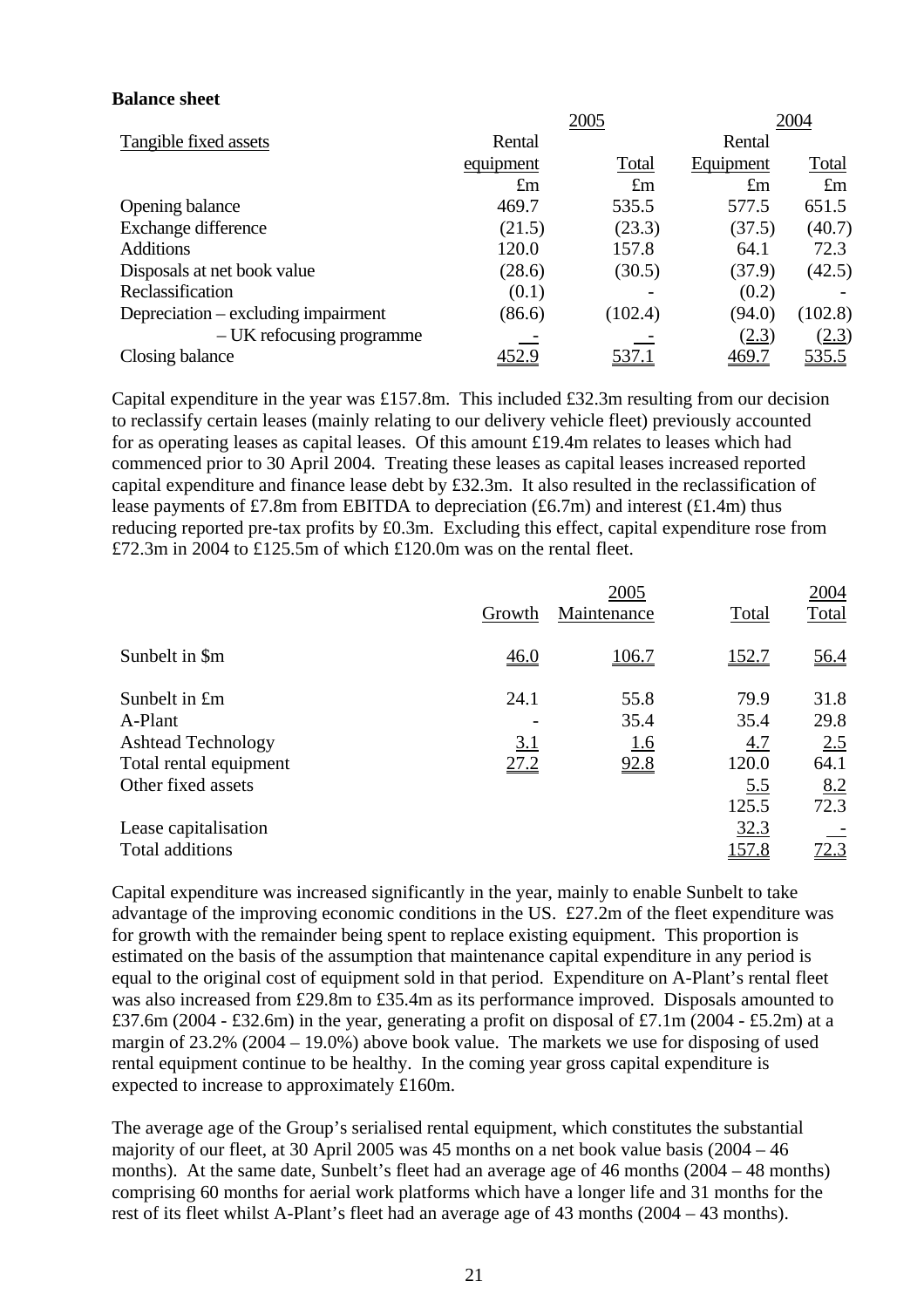# Trade debtors

Debtor days improved to 53 days (2004 - 58 days). The bad debt charge as a percentage of total turnover was 1.1% in 2005 compared with 1.2% in 2004.

## Trade and other creditors

Group creditor days decreased to 74 days at 30 April 2005 from 81 days at 30 April 2004. Capital expenditure related payables at 30 April 2005 totalled £35.9m (2004 - £21.1m). Payment periods for purchases other than rental equipment vary between 7 and 45 days and for rental equipment between 60 and 90 days.

# Other provisions

Other provisions of £15.0m (2004 - £14.7m) relate principally to provision for self insured retained risk under the Group's self insurance policies. The Group's business exposes it to claims for personal injury, death or property damage resulting from the use of the equipment it rents and from injuries caused in motor vehicle accidents in which its vehicles are involved. The Group carries insurance covering a wide-range of potential claims at levels it believes are sufficient to cover existing and future claims. Our liability insurance programmes provide that we can only recover the liability related to any particular claim in excess of an agreed excess amount of typically between \$500,000 and \$2m depending on the particular liability programme. In certain, but not all, cases this liability excess amount is subject to an annual cap, which limits the Group's maximum liability in respect of these excess amounts to such annual cap. Our liability coverage is also limited to a maximum of £100m per occurrence.

## Pensions

The Group operates pension plans for the benefit of its employees, for which the charge included in the financial statements was  $£3.5m (2004 - £3.7m)$ . The Group has three defined benefit pension plans, one which covers approximately 350 employees in the UK and which was closed to new members in 2001 and two other plans affecting only our executive directors. All our other pension plans are defined contribution plans.

In common with most other UK companies, the Group continues under UK GAAP to account for pensions under SSAP 24. The principal UK defined benefit plan was subject to its regular triennial actuarial valuation at 30 April 2004. This valuation showed the plan to be 71% funded on the basis used by the actuary to set funding rates and 81% funded on a SSAP 24 basis. Over recent years contributions have been increased, by agreement with the actuary and the trustees of the plan, to a rate which the actuary has advised is sufficient to eliminate the deficit over the average remaining service lives of the employees who are members of the plan.

The Group also provides the disclosures required by FRS 17 setting out the surplus or deficit in the Group's defined benefit pension plans on the specific actuarial basis required by that standard which is linked to market equity and bond values at our financial year end and, consequently, tends to be more volatile than the basis employed by the actuary to set funding rates. On the FRS 17 basis the combined deficit in the plans at 30 April 2005 was £16.2m (2004 - £12.5m). Despite the increased rate of contributions referred to above and a reasonable year for investment returns, the FRS 17 deficit increased primarily due to a reduction in bond yields at 30 April 2005 compared to the yields a year earlier which increased the discounted value of the plan liabilities by approximately £5.0m.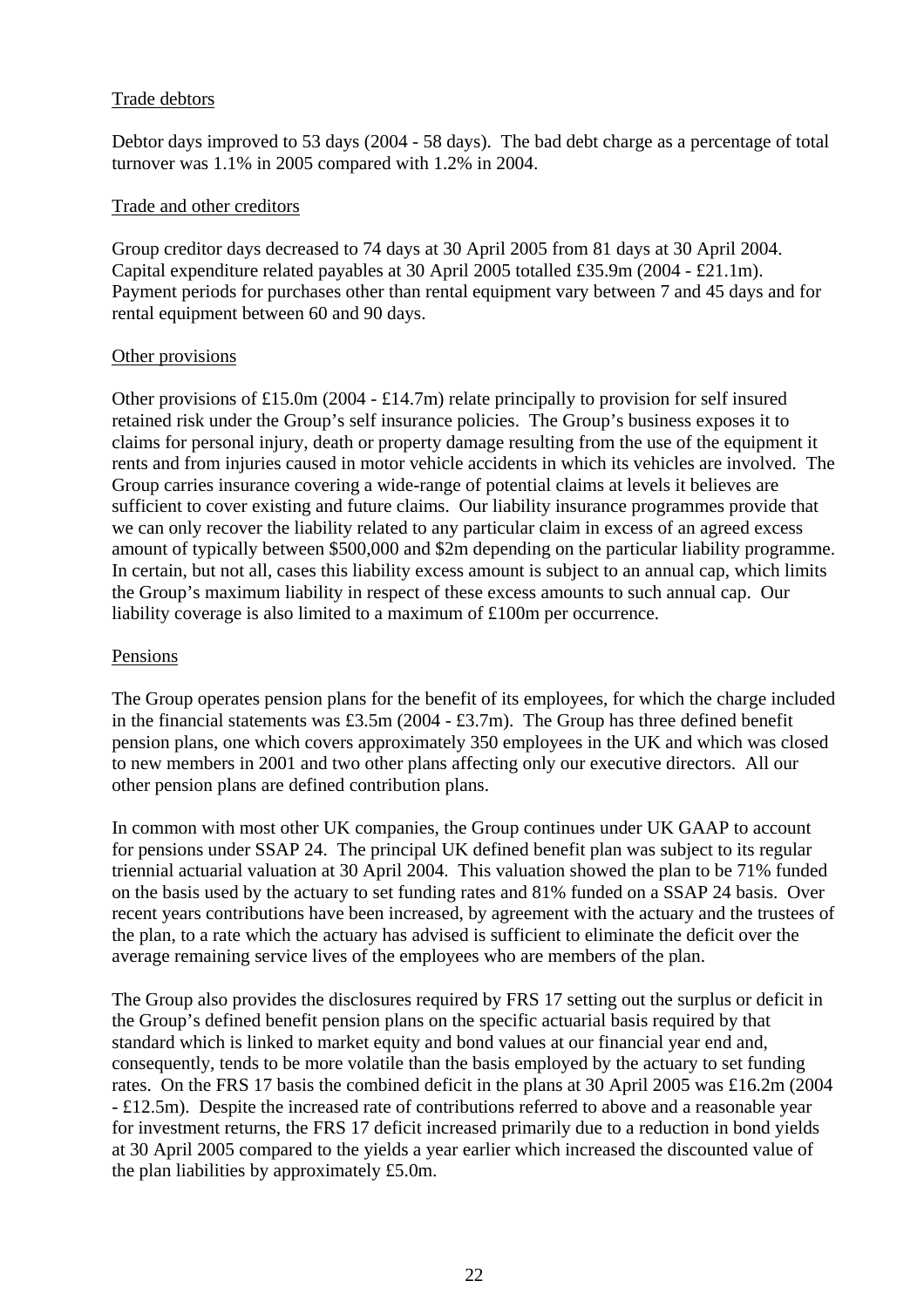# **Cash flow**

Free cash flow in the year ended 30 April 2005 (which is defined to exclude exceptional costs and which comprises our net cash inflow from operations excluding exceptional items, less net maintenance capital expenditure, interest and tax) is summarised below:

|                                                              |              | Year to 30 April   |
|--------------------------------------------------------------|--------------|--------------------|
|                                                              | 2005         | 2004               |
|                                                              | $\pounds$ m  | $\pounds$ m        |
| <b>EBITDA</b> before exceptional items                       | <u>169.7</u> | <u>147.0</u>       |
| <b>Cash inflow from operations</b>                           |              |                    |
| before exceptional items                                     | 164.8        | 140.0              |
| Cash efficiency ratio*                                       | 97.1%        | 95.2%              |
| Maintenance capital expenditure                              | (101.0)      | (82.9)             |
| Proceeds received from sale of fixed assets                  | 35.9         | 32.3               |
| Tax (paid)/received                                          | (0.6)        |                    |
| Free cash flow before interest                               | 99.1         | $\frac{0.1}{89.5}$ |
| Interest paid (excluding exceptional interest)               | (30.2)       | (32.9)             |
| Free cash flow after interest                                | 68.9         | 56.6               |
| Growth capital expenditure                                   | (10.2)       |                    |
| Acquisitions and disposals                                   | 0.5          | 15.2               |
| Issue of ordinary share capital on exercise of share options | 0.1          |                    |
| <b>Exceptional costs</b>                                     | (5.7)        | (18.2)             |
| <b>Reduction in total debt</b>                               | <u>53.6</u>  |                    |

\* Cash inflow from operations before exceptional items as a percentage of EBITDA before exceptional items.

Cash inflow from operations reflected principally the growth in reported EBITDA. Consequently, cash inflow from operations increased  $17.7\%$  to £164.8m and the cash efficiency ratio was again high at 97.1% (2004 – 95.2%) as we continued to convert almost all our EBITDA into cash.

Net maintenance capital expenditure increased to £101.0m (2004 - £82.9m) as we spent broadly in line with depreciation on fleet maintenance over the year as a whole. Proceeds from the sale of fixed assets, principally used equipment, rose 11.1% to £35.9m (2004 - £32.3m) and represented 35.5% (2004 – 39.0%) of maintenance capital expenditure. Cash tax payments were minimal and are set to remain low. Interest payments were £30.2m (2004 - £32.9m) and were significantly lower than the £42.0m interest charge in the profit and loss account reflecting the timing of interest payments, particularly in respect of the 12% senior secured notes where only one semi- annual payment was made in the year.

Reflecting this, after interest, free cash flow rose 21.7% to £68.9m (2004 - £56.6m) but would still have increased by 9.0% even if the current year had included two semi-annual payments on the senior secured notes. This free cash flow and £0.5m of further proceeds received in the year from last year's sale of A-Plant's Irish business were applied:

- (i) to pay  $\text{\pounds}10.2\text{m}$  in respect of growth capital expenditure;
- (ii) to pay outstanding exceptional refinancing costs of  $£5.7m$ , all of which had been accrued for at the 2003/4 year end; and
- (iii) to reduce outstanding debt by £53.6m.

Based on its current projections, the Group expects to be able to fund its cash requirements relating to its operations from existing sources of cash including its committed borrowing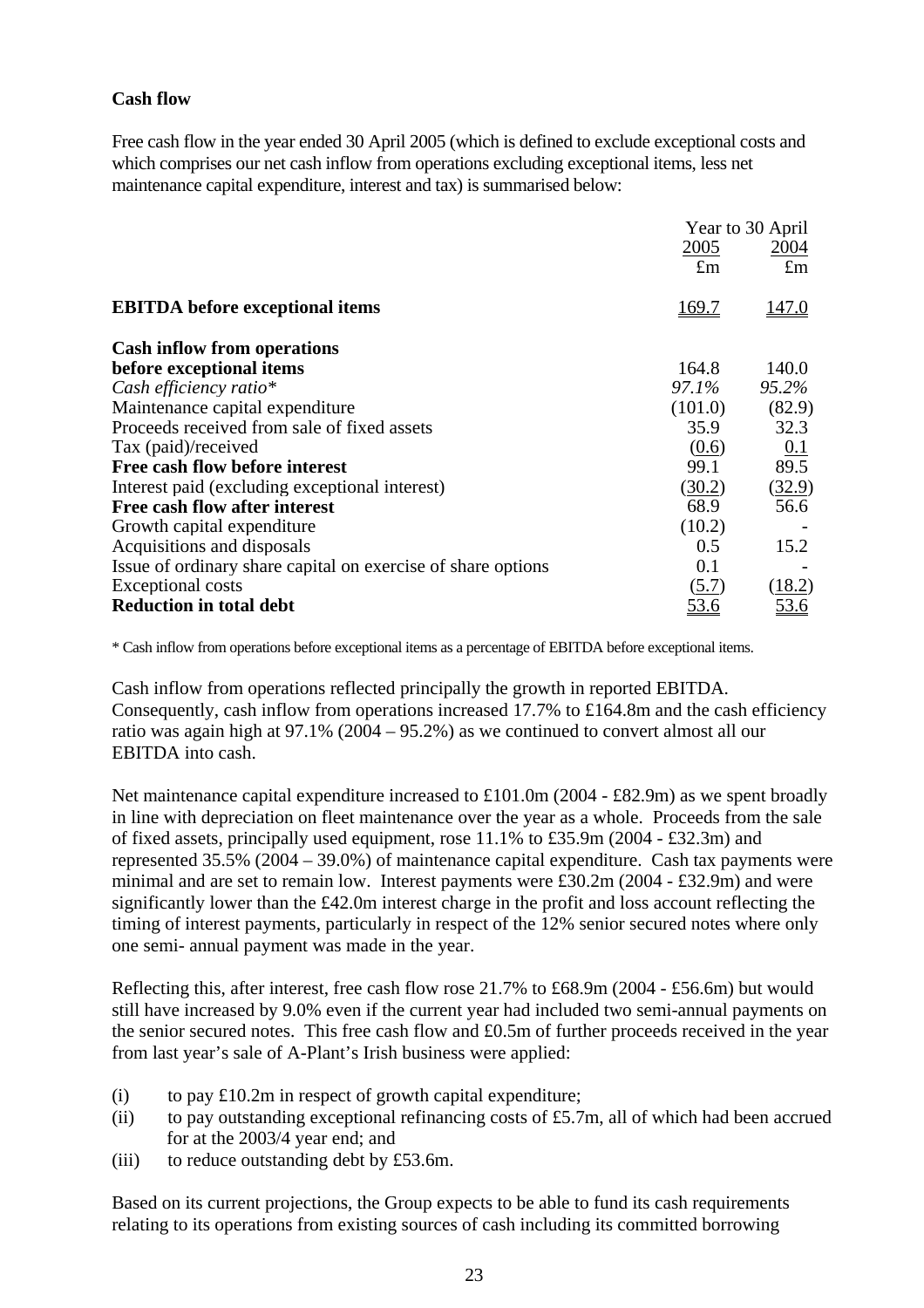facilities for at least the next 12 months. It expects that the principal needs for cash relating to existing operations over the next 12 months will be to:

- fund operating expenses and working capital;
- fund the purchase of rental equipment and other capital expenditures; and
- service outstanding debt.

While emphasising primarily internal growth, the Group also expects to continue to expand through making small acquisitions that it would expect to fund by using cash, share capital, and/or the assumption of debt.

## Net debt

|                                                            | 2005        | 2004        |
|------------------------------------------------------------|-------------|-------------|
|                                                            | $\pounds$ m | $\pounds$ m |
| First priority senior secured bank debt and overdraft      | 216.2       | 226.1       |
| Finance lease obligations                                  | 32.0        | 12.1        |
| 12% second priority senior secured notes, due 2014         | 115.8       | 115.6       |
| 5.25% unsecured convertible loan note, due 2008            | 131.3       | 130.6       |
|                                                            | 495.3       | 484.4       |
| Cash at bank and in hand                                   | (2.1)       | (9.9)       |
|                                                            | 493.2       | 474.5       |
| Non-recourse finance received under debtors securitisation |             | 52.2        |
| Total net debt                                             |             | 526.7       |

Net debt at 30 April was £493.2m, a reduction of £33.5m since 30 April 2004. This reduction reflected the £53.6m debt pay down from cash flow outlined above as well as a beneficial translation effect of £15.1m offset by non-cash increases of £35.2m, almost all of which was due to the vehicle lease capitalisation discussed above. As a result of this cash flow and the growth in EBITDA, the ratio of net debt to EBITDA improved 19% from 3.6 times a year ago to 2.9 times at 30 April 2005.

# *Bank loan facility*

On 12 November 2004, the previous first priority senior secured bank debt facility and the nonrecourse finance received under the accounts receivable securitisation were repaid utilising drawings under the Group's new \$675m five year, first priority asset based senior debt facility (the "ABL facility"). Following its issue Standard & Poors assigned a BB- long-term rating (stable outlook) and Moody's a B1 (stable outlook) rating to the ABL facility.

The ABL facility consists of a \$400m revolving credit facility and a \$275m term loan and, as was the case with the facility repaid, is secured by a first priority interest in substantially all of the Group's assets. Pricing is based on the ratio of funded debt to EBITDA according to a grid which varies between LIBOR plus 300bp and LIBOR plus 225bp allowing the Company to benefit from its anticipated future de-leveraging. At 30 April 2005 the rate was LIBOR plus 225bp. In addition, the upfront underwriting and legal costs of the new facility are being amortised over its five-year life leading to an annual charge included within interest of approximately 75bp.

The ABL facility carries minimal amortisation of 1% per annum (\$2.75m) on the term loan and is committed for five years until November 2009 subject only to the Company's £134m convertible subordinated loan note being refinanced prior to November 2007.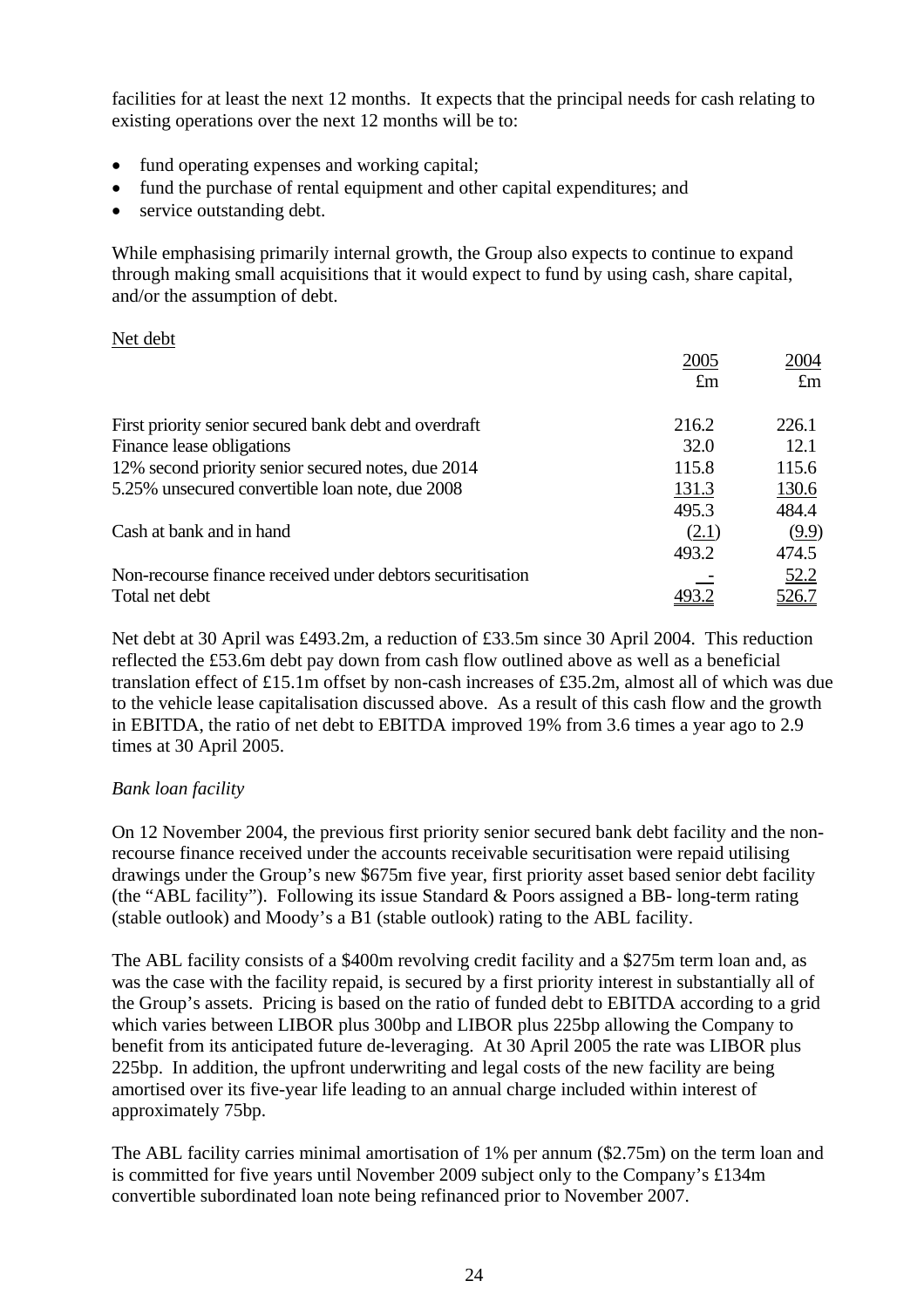Available liquidity under the ABL facility at 30 April 2005 was £82.0m (\$156.7m). As the ABL facility is asset-based, the maximum amount available to be borrowed (which includes drawings in the form of standby letters of credit) depends on asset values (receivables, inventory, rental equipment and real estate) which are subject to periodic independent appraisal. The maximum amount which could be drawn at 30 April 2005 was \$645.8m but this amount can rise up to the \$675m facility limit as additional assets are purchased during the life of the facility.

The ABL facility includes a springing covenant package under which quarterly financial performance covenants are only tested if available liquidity is less than \$50 million. These covenants relate to a maximum ratio of total debt to EBITDA, a minimum EBITDA requirement a minimum fixed charge ratio (the ratio of EBITDA less capital expenditure, net of disposal proceeds to cash interest, taxes, distributions to equity holders, acquisition consideration paid and scheduled principal debt repayments). Because liquidity at 30 April 2005 much exceeded the \$50m springing level there was no requirement to adhere to these covenants at that date although in practice all were met.

Accordingly the conclusion of the refinancing, together with the fact that neither of the Group's other debt lines (the senior secured notes due 2014 and the convertible subordinated notes due 2008) contain regularly measured financial covenants, means that the Group does not currently have any quarterly monitored financial performance covenants to adhere to.

Additionally whilst the ABL facility does contain annual limits on maximum capital expenditure the level of these is significantly higher than those in the previous facility. The new limits, which are measured only at year-end, are based on net capital expenditure (gross capital expenditure less disposal proceeds) and are £125m for the year ended 30 April 2005 rising to £150 million for the year ending 30 April 2006.

# *12% second priority senior secured notes due 2014 having a nominal value of £120m*

On 16 April 2004 the Group, through its wholly owned subsidiary Ashtead Holdings plc, issued £120m of 12% second priority senior secured notes due 1 May 2014. The notes are secured by second priority security interests over substantially the same assets as the senior secured credit facility and are also guaranteed by Ashtead Group plc.

Under the terms of the notes, the Group is, subject to important exceptions, restricted in its ability to incur additional debt, pay dividends, make investments, sell assets, enter into sale and leaseback transactions and merge or consolidate with another company. Interest is payable on the notes on 1 May and 1 November of each year. The notes are listed on the Official List of the UK Listing Authority.

# *5.25% unsecured convertible loan note due 2008 having a nominal value of £134m*

This loan note is convertible, at the holder's option, into 89,333,333 ordinary shares at any time after 1 June 2001 and if not converted is redeemable at par on 31 March 2008. The loan note may only be transferred with the consent of the Company which will be granted if the Company is satisfied that the transferee (and any connected persons) would not, in consequence of the transfer, hold ten per cent or more of the issued share capital of the Company after conversion. Certain orderly marketing restrictions also apply to any ordinary shares issued on conversion.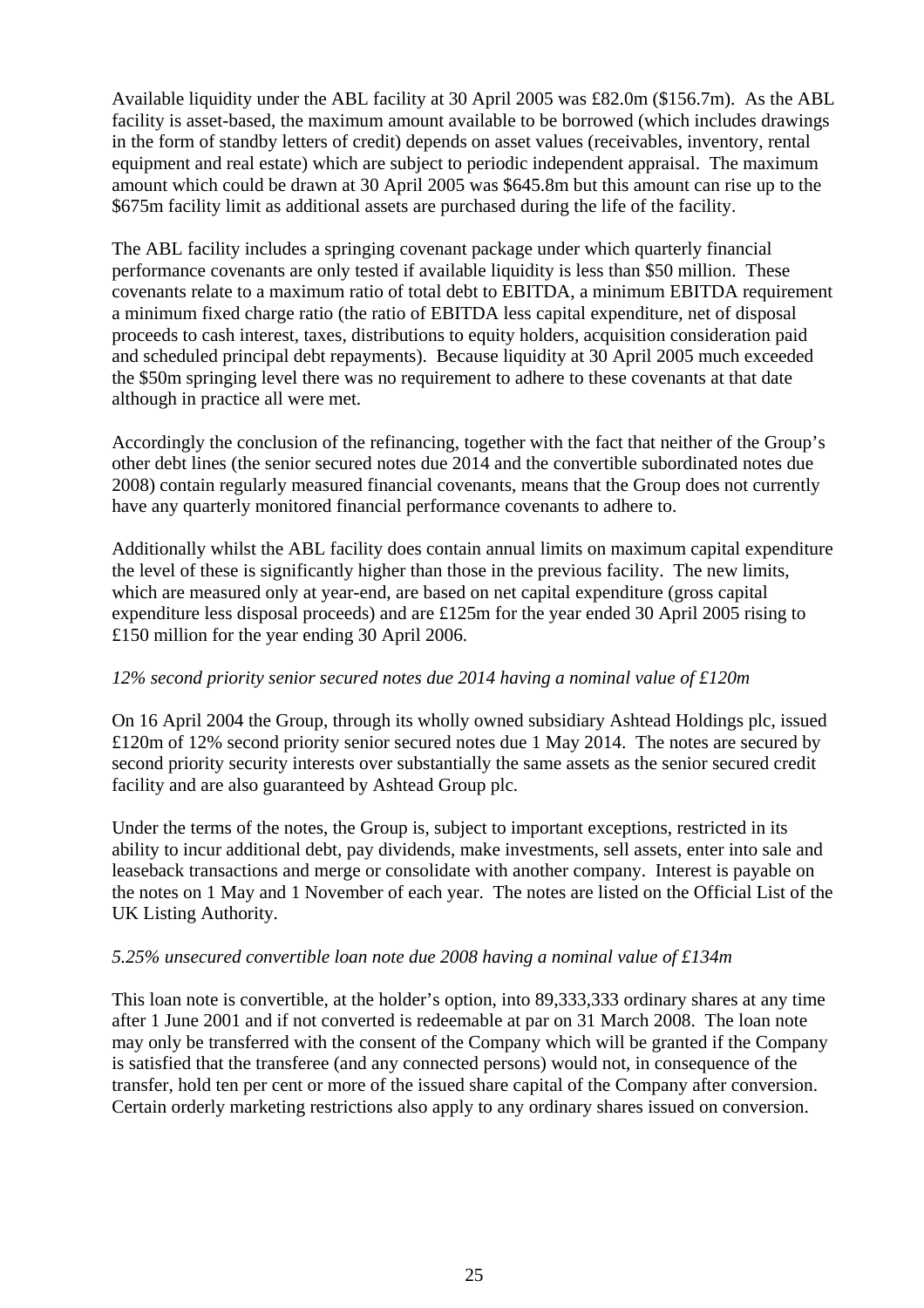Payments of the semi-annual interest under the convertible loan note may, under certain conditions, be postponed for up to 180 days by the lenders under the ABL facility and are additionally subject to the constraints set out in the indenture governing the second priority senior secured notes. The holder of the convertible loan note, a subsidiary of Rentokil Initial plc, has agreed that, in the event that the Company is prohibited from paying the interest on the convertible by the restrictions in the senior secured notes indenture, then such non-payment shall not constitute a default. Instead the amount of any such unpaid interest would be carried forward to the next interest payment date and paid at that time provided sufficient earnings are available. If they are not then the amount unpaid is again carried forward. Whilst there is any unpaid interest outstanding the Company is precluded from making distributions to its equity holders.

## *Minimum contracted debt commitments*

The completion of the ABL facility last November together with the issue of the ten-year second priority senior notes in April 2004 means that approximately 75% of our debt facilities have been refinanced within the last fifteen months - thereby extending our debt maturities to an average of five years at 30 April 2005. The table below summarises the maturity of the Group's debt and also shows the minimum annual commitments under off balance sheet operating leases at 30 April 2005 by year of expiry:

|                                    | Payments due by year |             |              |              |               |               |              |
|------------------------------------|----------------------|-------------|--------------|--------------|---------------|---------------|--------------|
|                                    | 2006                 | 2007        | 2008         | 2009         | 2010          | Thereafter    | Total        |
|                                    | $\pounds$ m          | $\pounds$ m | $\pounds$ m  | $\pounds$ m  | $\pounds$ m   | $\pounds$ m   | $\pounds$ m  |
| Bank and other debt <sup>(1)</sup> | 1.4                  | 1.4         | 1.4          | 1.6          | 210.4         |               | 216.2        |
| Finance leases $(2)$               | 10.8                 | 8.3         | 4.9          | 3.3          | 3.6           | 1.1           | 32.0         |
| 12% senior secured notes $(3)$     |                      |             |              |              |               | 115.8         | 115.8        |
| Convertible loan note $(4)$        |                      |             | 131.3        |              |               |               | 131.3        |
|                                    | 12.2                 | 9.7         | 137.6        | 4.9          | 214.0         | 116.9         | 495.3        |
| Cash at bank and in hand           | (2.1)                |             |              |              |               |               | (2.1)        |
| Net debt                           | 10.1                 | 9.7         | 137.6        | 4.9          | 214.0         | 116.9         | 493.2        |
| Operating leases <sup>(5)</sup>    | 16.6                 | 14.8        | 13.6         | 12.6         | 11.2          | 73.9          | 142.7        |
| Total                              | 26.7                 | 24.5        | <u>151.2</u> | <u> 17.5</u> | <u> 225.2</u> | <u> 190.8</u> | <u>635.9</u> |

(1) Represents the scheduled maturities of our bank and other debt for the periods indicated.

(2) Represents the future minimum lease payments under our finance leases.

(3) Represents the carrying value of the £120m second priority secured notes.

(4) Represents the carrying value of the 5.25% subordinated unsecured convertible loan note due 2008 (which has a par value of £134m issued to a subsidiary of Rentokil Initial plc in June 2000).

(5) Represents the minimum payments to which we were committed under operating leases.

Operating leases relate principally to properties (most of which are leased) which constituted 97.5% ( $\pounds$ 139.2m) of our total minimum operating lease commitments. There are also a few remaining operating leases relating to the vehicle fleet which constituted the remaining 2.5% (£3.5m) of such commitments.

On 5 March 2003, the Group entered into an interest rate swap agreement under which we fixed interest rates on \$100m of our borrowings at 2.5% for the three-year period from 1 May 2003 to 30 April 2006. This swap is accounted for using the accrual method under which amounts payable or receivable in respect of derivatives are recognised ratably in net interest payable over the period of the contract. The amounts payable or receivable are not revalued to fair value or shown in the Group balance sheet.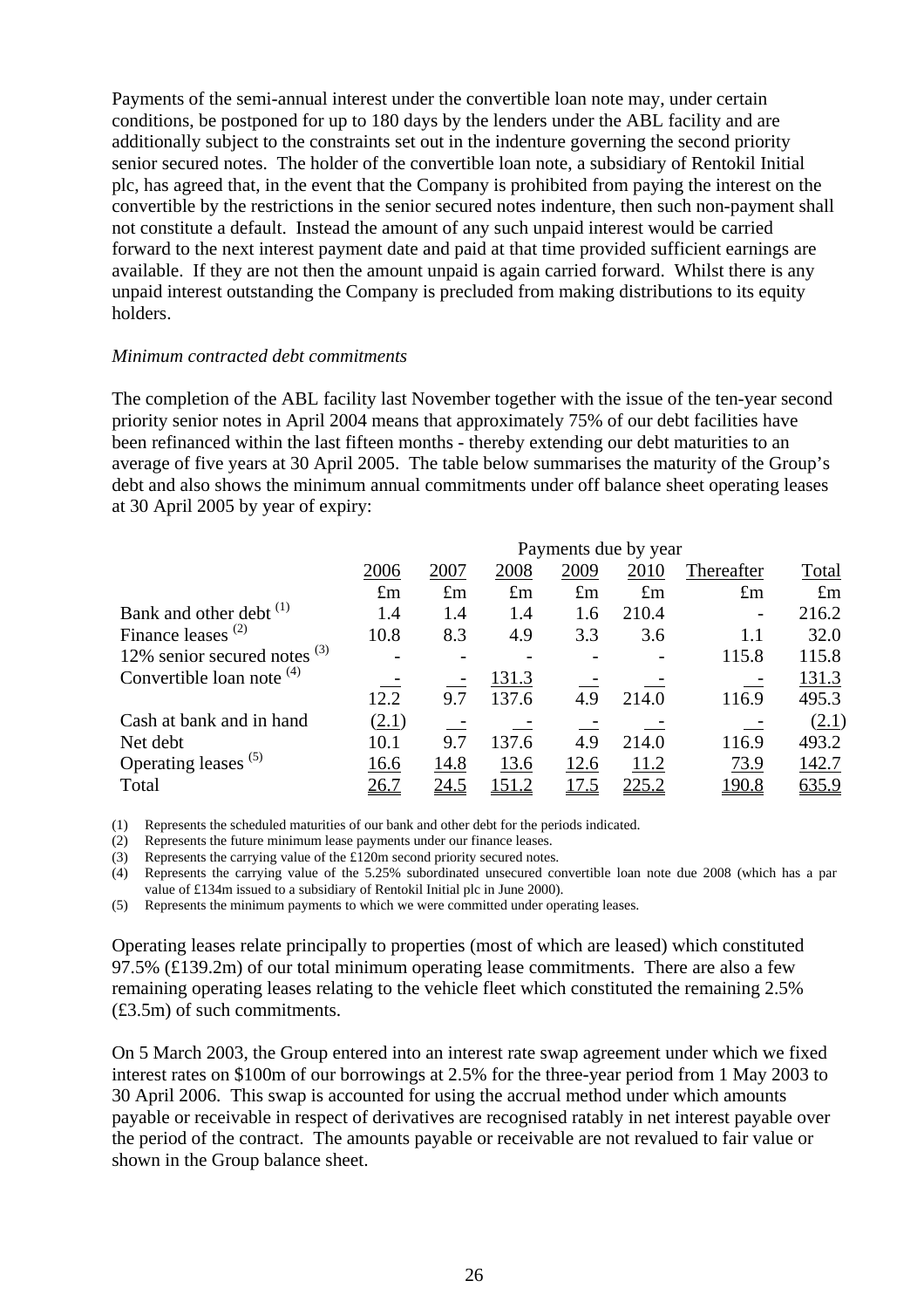Except for the off balance sheet operating leases and interest rate swap described above, £14.5m (\$27.8m) of standby letters of credit issued at 30 April 2005 under the first priority senior debt facility relating to the Group's self insurance programmes and a \$3m performance guarantee facility utilised by Sunbelt, we have no material commercial commitments that we could be obligated to pay in the future which are not included in the Group's consolidated balance sheet.

# **International Financial Reporting Standards (IFRS)**

The Group is required to report its results under IFRS for the year ending 30 April 2006. The project to implement the adoption of IFRS is on schedule. The IFRS implementation project team was established in 2004 to ensure that appropriate processes and procedures were put in place to achieve the transition to IFRS. The project team reports to a steering committee comprising the Group Finance Director and senior financial management, with the external auditor in attendance. The Audit Committee is overseeing the project.

Under IFRS 1 – First-time Adoption of IFRS the Group is required to restate its balance sheet at 1 May 2004 (being the commencement of the comparative period to the 2005/6 year in which adoption of IFRS is mandatory) in accordance with IFRS and then to apply IFRS in measuring its performance subsequent to that date. Consequently the implementation project focussed initially on the impact of applying IFRS at 1 May 2004 and subsequently on the impact on 2004/5 earnings.

Key areas impacted by the Group's forthcoming adoption of IFRS are as follows:

- Goodwill: IFRS 3 Business Combinations requires goodwill to be carried at cost and reviewed for impairment annually and if there are indications that the carrying value may not be recoverable, record an impairment charge. The goodwill balance at 1 May 2004 will be frozen and amortisation of the remaining goodwill through the profit and loss account will cease. Furthermore, under IFRS the goodwill balance will be carried at the closing balance sheet exchange rate rather than the historical rate at the time of acquisition. This exchange adjustment reduces the carrying value of goodwill at 1 May 2004 by £16.7m.
- Convertible loan note: IAS 32 Financial Instruments: Disclosure and Presentation requires that the financial liability and equity components of the 5.25% unsecured convertible loan note are considered and valued separately and included within liabilities and equity respectively. Consequently, under IAS 32, the Group's equity shareholders' funds at 1 May 2004 would have increased by approximately £14m whilst profits for 2004/5 and thereafter will, under IFRS, suffer an additional non-cash interest expense of approximately £3 million.
- Pensions accounting: the accounting treatment required under IAS 19 Employee Benefits is broadly similar to that required by the new UK pensions accounting standard FRS 17. Consequently, under IAS 19, the Group will include its UK pension deficit at 1 May 2004 of approximately £12.7m on the opening balance sheet with the initial adjustment being made against retained earnings. Thereafter the surplus or deficit in the plan will be evaluated annually using the actuarial method and assumptions stipulated by IAS 19. Actuarial gains and losses resulting from the annual IAS 19 evaluation will be recognised immediately as a reserves movement and will not impact reported profits.
- Share-based payments: Under IFRS 2 Share-based Payments, the Group will recognise a charge to the profit and loss account representing the fair value of any share based payments. This is not expected to lead to a material difference between profits as reported under UK GAAP and under IFRS.